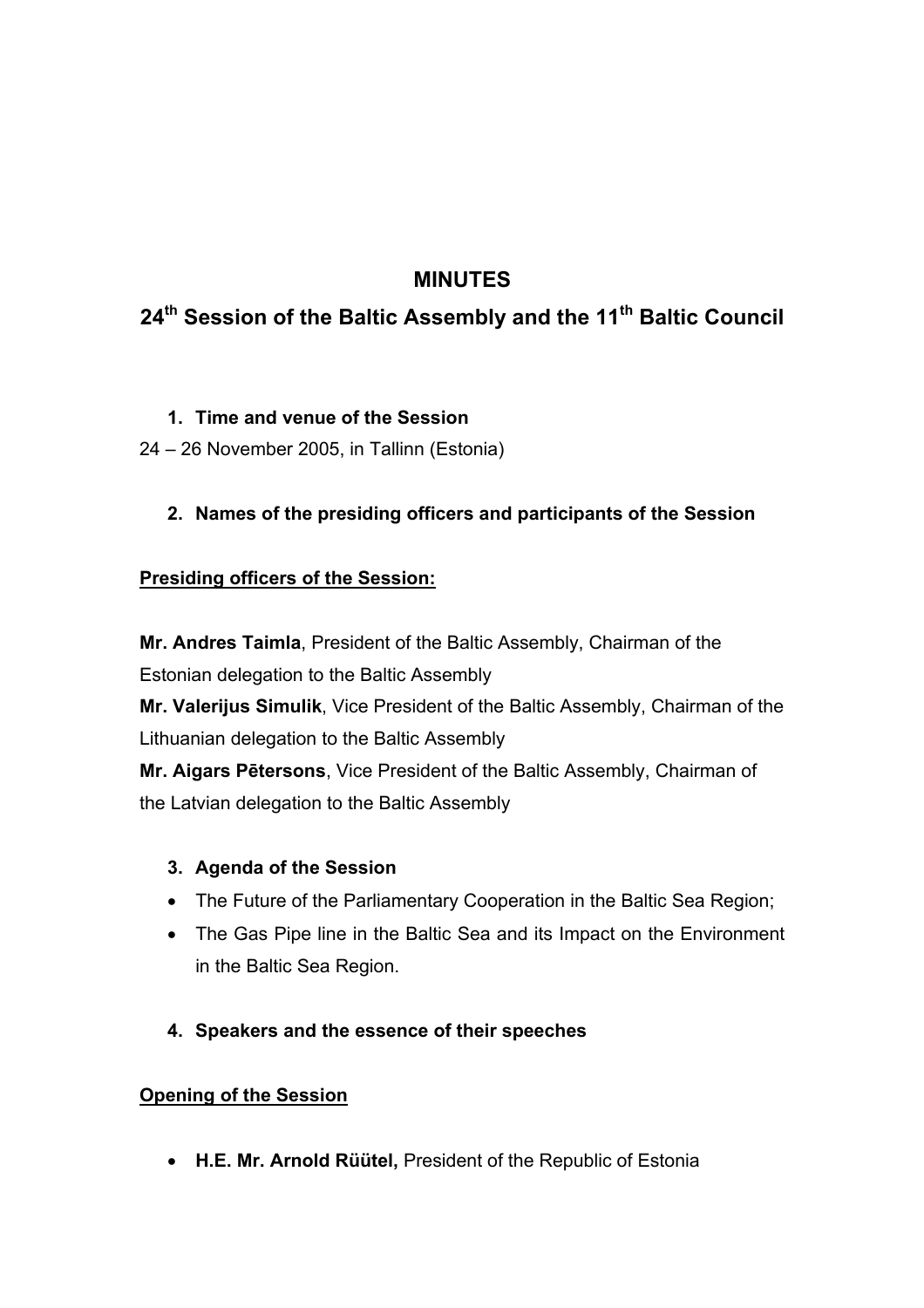Having participated in establishing the Baltic Assembly and closely following its activities, Mr. Rüütel sincerely welcomed all participants in Estonia, and emphasized that the Baltic Assembly embodied a tradition of lasting cooperation among Estonia, Latvia and Lithuania and mutually supportive spirit, irreplaceable in international relations. He expressed his confidence that three closely related countries had become allies whose contribution was appreciated more broadly than merely by the Baltic Sea region. Mr. Rüütel outlined that tasks the Baltic states faced in the early nineties had changed, and today's Europe and world, as a whole, deliver more complicated challenges; however, a need for lasting cooperation had not changed. The performance of the Baltic Assembly had proved that the organization was able to strike accord in the name of common success; therefore, it embodied the needed creativity and ingenuity to set accents in the Baltic cooperation after joining the EU and NATO.

#### • **Mrs. Ene Ergma**, President of the Riigikogu, Estonia

Mrs.Ergma in her welcome speech highlighted that the Baltic Assembly had been a school of international cooperation for the Estonian, Latvian and Lithuanian parliamentarians. She outlined that an effective parliamentary cooperation served both for withdrawal of the Soviet troops in the early nineties and was one of the central arguments used to show that the Baltic states were mature enough for joining the EU and NATO. Nevertheless, the Baltic Assembly has now to cope with a number of challenges; it has to become a pressure group, which actively and efficiently identifies and implements the interests of the Baltic states in the EU. Mrs.Ergma identified three main areas the Baltic parliamentarians together with their Northern counterparts should focus on: 1) Baltic Sea region as a residing and business environment; 2) energy supply; and 3) infrastructures. She also underlined other activity goals and specified priority spheres where the Baltic Assembly could provide essential contribution. For instance, the Baltic countries could more actively involve themselves in the EU Common Foreign and Security Policy, especially in the Neighbourhood Policy. Moreover, the new EU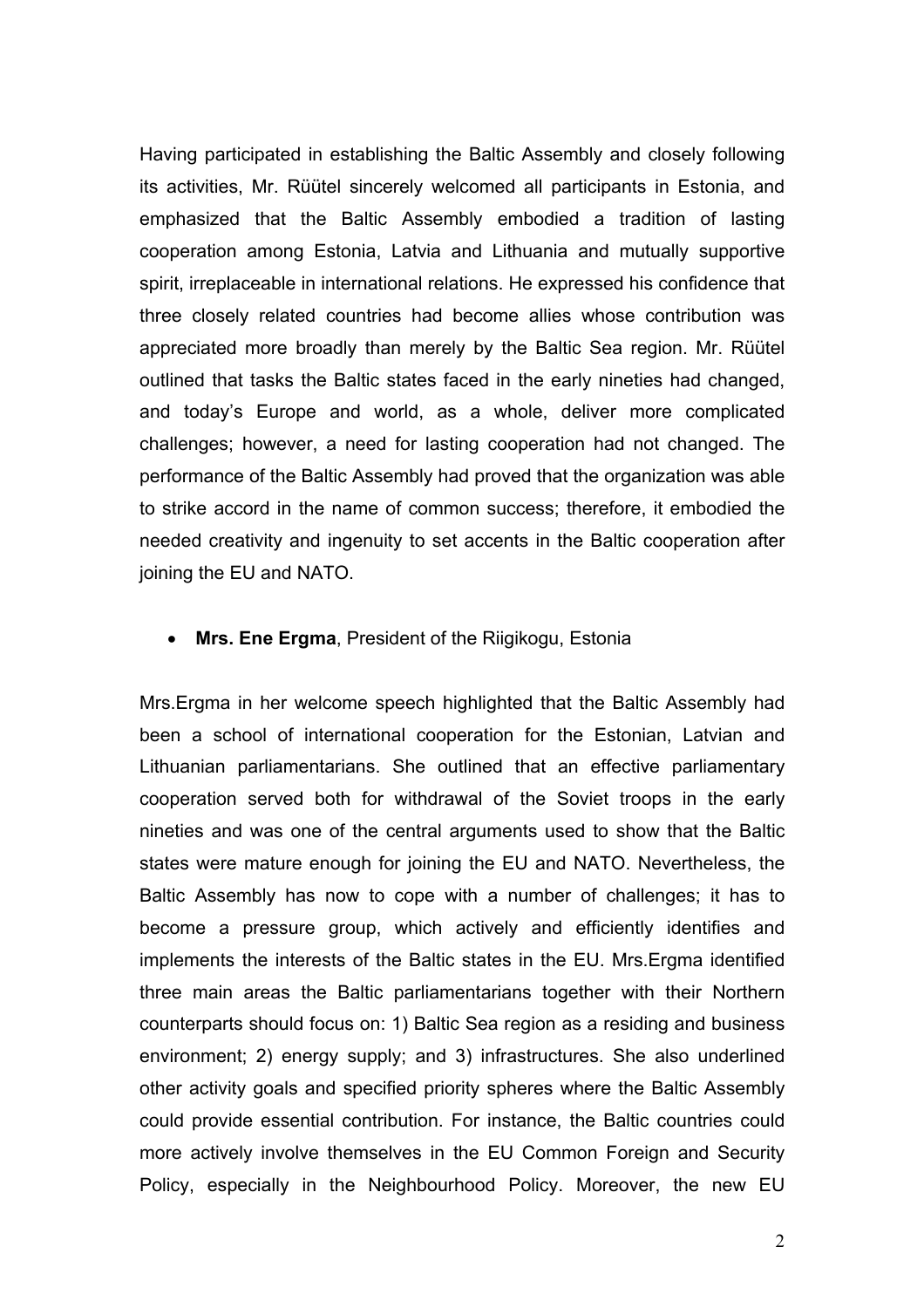member states have an advantage in sharing experience in organizing society during transition and sharing integration know-how with Georgia, the Ukraine, Moldova and others to join the EU and NATO. However, in order to become a powerful body to reckon with, the Baltic Assembly has to work more precisely, efficiently and in a content-oriented manner. Therefore, Mrs.Ergma welcomed the parliamentarians to continue discussions about the reforms.

• **Mr. Arturas Paulauskas**, President of the Seimas, Lithuania

 Mr.Paulauskas outlined that the Baltic Assembly had played a determinant role in strengthening regional cooperation and political relations in the Baltic region. Moreover, the Baltic Assembly had also established special political relations in the Baltic Sea region, it had provided a political continuity, complemented the common principles and each state's foreign policy's experience, enabled the Baltic countries to co-ordinate common goals then present to the world as a joint and firm position of the Baltic states. Nonetheless, in order to reach the common aim - security and welfare of people of the Baltic region - the Baltic states should focus on a smaller scope of priorities. It is necessary to find new ways to reform the Baltic Assembly through the common position on major issues, the representation of common interests as well as coordinated and well-targeted inter-parliamentary activity. He mentioned the issue of the gas pipe line construction in the Baltic Sea as an example where the Baltic states could make the common position and affirm solidarity. A.Paulauskas concluded: "If we continue to meet on a regular basis, we will know better and more about each other rather than discuss our affairs only in the clubs of Brussels and Strasbourg. The formula is very simple: small countries must unite their efforts in order to increase their influence on the international level".

• **Mr. Jānis Straume,** Vice-President of the Saeima, Latvia

Mr.Straume in his welcome speech underlined a long tradition of the Baltic cooperation, despite a number of factors that divided them: language, culture,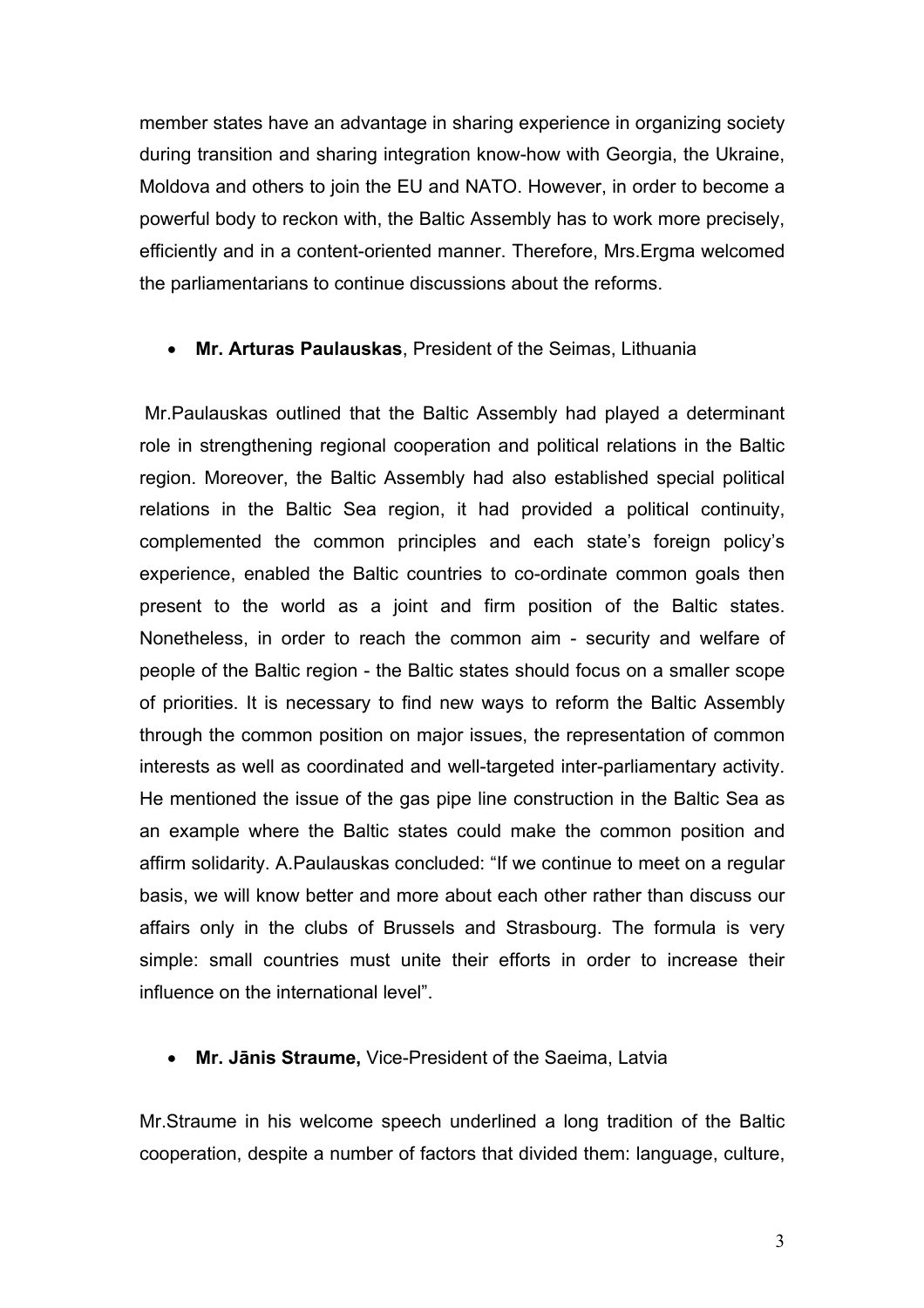to some extent differences in speed of development and in quality, as well as competition. However, the unifying factors are too strong to ignore. If during the Soviet occupation the Baltic states kept more an intellectual "entente", then nowadays the Baltic cooperation is more practical and rational. The Baltic cooperation is based on common interests and goals in foreign affairs and defence policies, especially competing with other European and global regions. Being small member states of the European Union with limited financial and human resources, the Baltic states alone cannot resolve all challenges. Mr.Straume cited a few examples of successful cooperation where the Baltic Assembly had proved to be irreplaceable coordinator of Baltic cooperation. One of them is to strengthen the cooperation between the Baltic Assembly and the Nordic Council, where the cooperation plan includes issues that are especially important to the Baltic states: raising welfare level, strengthening socioeconomic integration, resolving environmental issues and establishing relations with our new neighbours. In conclusion, Mr.Straume invited parliamentarians to focus on a long-term cooperation perspective and work purposefully, in order to be united and become a powerful body in Europe.

#### • **Mrs. Rannveig Guðmundsdóttir**, President of the Nordic Council

Mrs. Guðmundsdóttir in her address emphasized that after adoption of the BA-NC Ad Hoc Group Report which defined new priorities, scope, mode and forms of cooperation between the Baltic Assembly and Nordic Council, the cooperation between both organizations had moved from rhetorical to practical and more issues-oriented state of cooperation. She informed that currently both organizations were in a process of elaborating the joint Action Plan for 2006 based on the Ad Hoc Group Report. However, it is already scheduled to organize the BA-NC joint summit to be held in December 2006. Mrs. Guðmundsdóttir stressed that the Ad Hoc Group Report and Action Plan clearly illustrated central figures of the Nordic-Baltic cooperation, which had become strong and target-oriented. Nevertheless, Mrs. Guðmundsdóttir pointed out that it would be beneficial for the whole Nordic-Baltic region if all parliamentary actors in the region could build a common platform upon which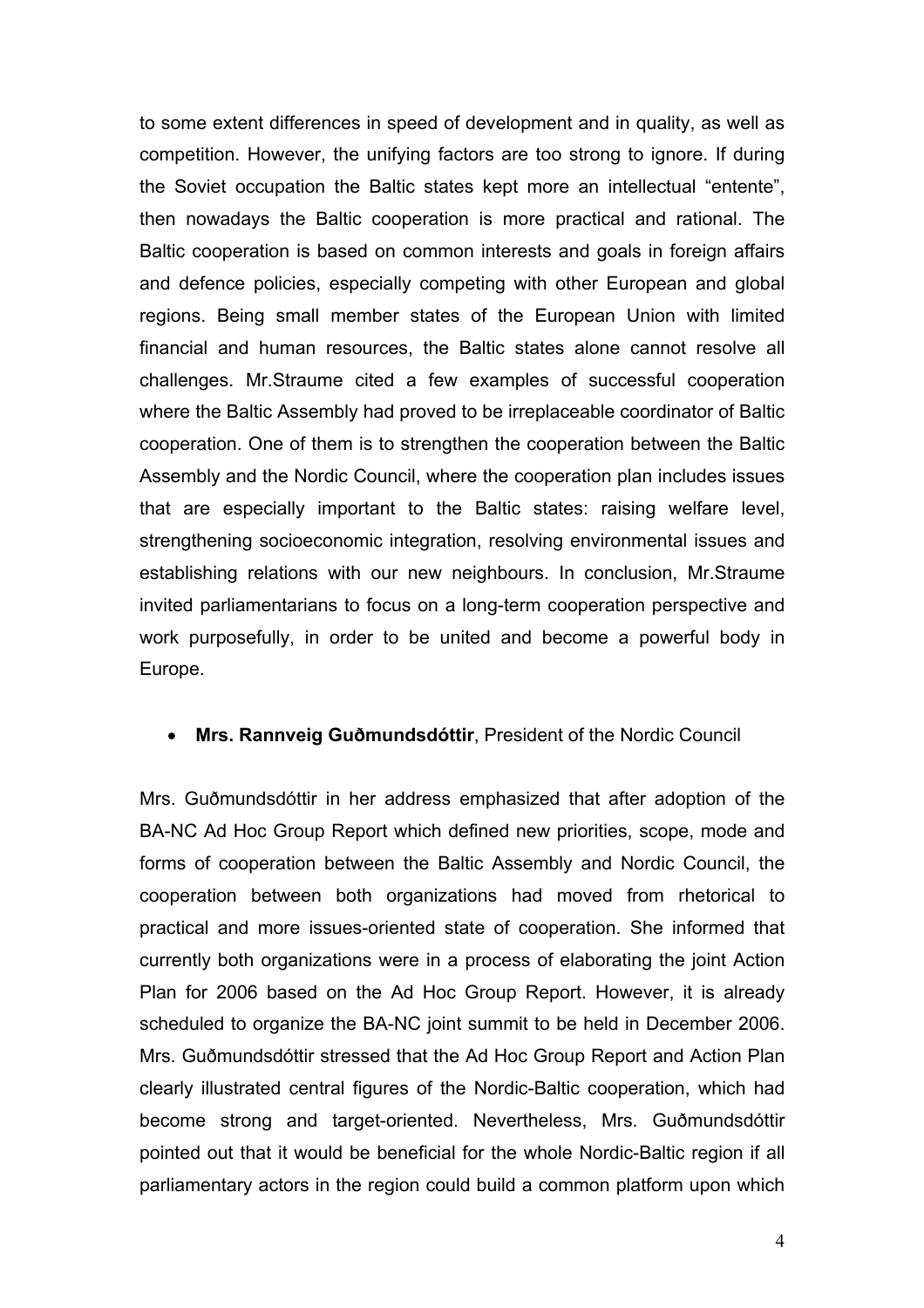they could agree on prioritized issues and a functional division of labour. She gave an example of the Baltic Sea Parliamentary Conference as a prototype for such a platform. She also said that it would be valuable to develop an interface between the Baltic, Nordic, Arctic and Barents regions, since these regions had many challenges in common.

• **Mr. Pawel Zalewski**, Chairman of the Foreign Affairs Committee of the Sejm of Poland

Mr. Zalewski highlighted that Poland, Estonia, Latvia and Lithuania shared the same historical experiences as well as similar points of view on many international issues and aspects. Poland together with the Baltic states are both Baltic Sea countries and members of the EU and NATO. Moreover, Poland, Estonia, Latvia and Lithuania share the same priorities regarding strengthening democracy and economic development. Mr. Zalewski pointed out some specific issues which were currently the topic issues in the Parliament of Poland. First, security issues, especially in the context of the construction of the gas pipe line in the Baltic Sea. Mr. Zalewski expressed his view that parliamentarians of the Baltic countries and Poland had to persuade parliamentary partners in the EU to consider energy interests of the Baltic Sea region countries, and reconsider the energy security policy in the EU on the whole. Another highly important issue for the Parliament of Poland is creation of a new and much more sufficient neighbourhood policy directed to the Eastern Europe countries – Russia, Belorussia and Ukraine.

• **Mrs. Maya Detiége,** Chairperson of the BICC Cultural and Public Health Committee, representing the President of the BICC

Mrs. Detiége, on behalf of the Chairman of the Benelux Parliament, highlighted that the Benelux interest for intensifying common activities between the Benelux and Baltic countries was ever increasing. The working plan of the Baltic Assembly for 2006 sets an ambitious cooperation programme between the Benelux Interparliamentary Consultative Council and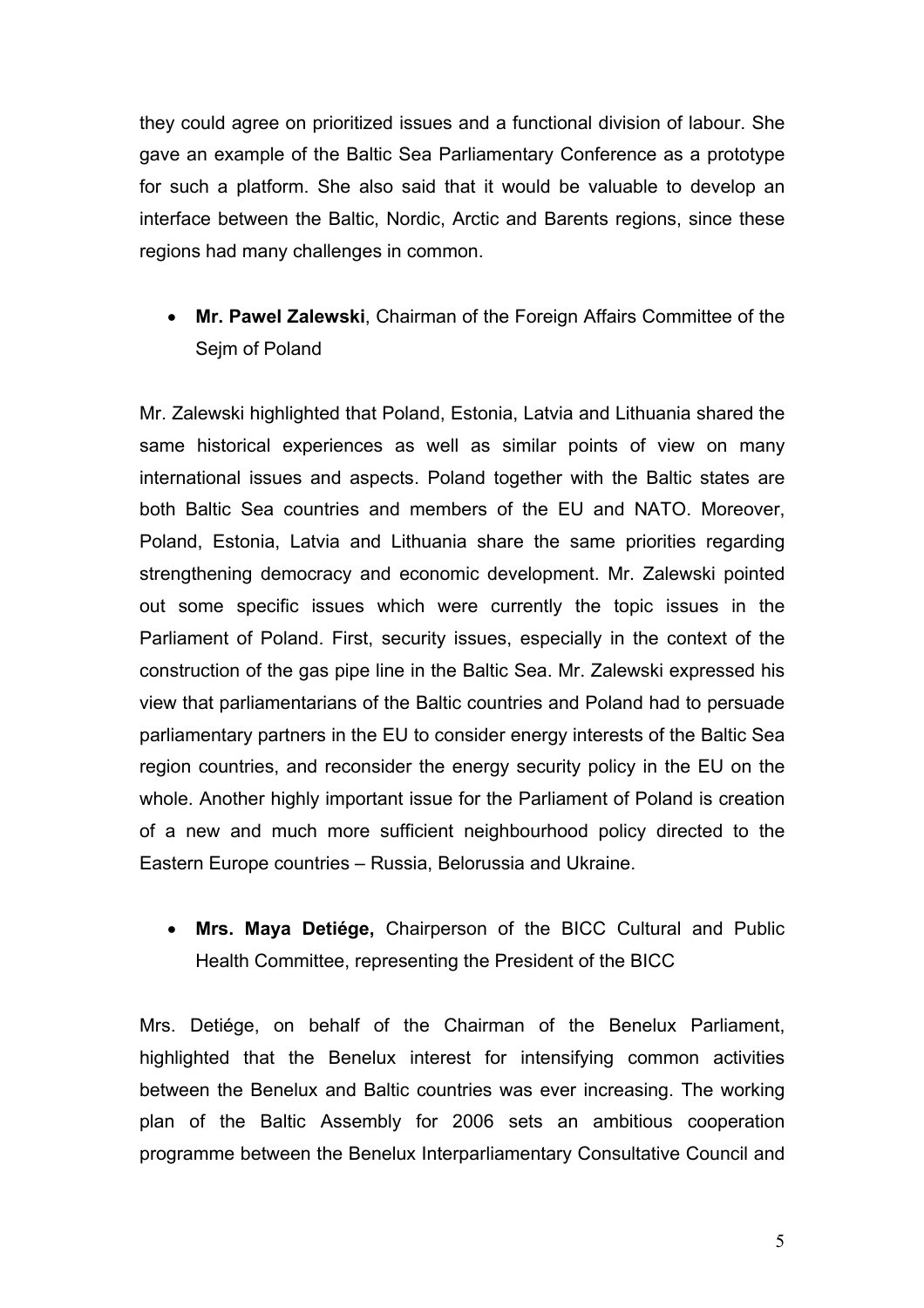the Baltic Assembly - both on committee and presidium level. Since 1994, cooperation between both organizations had extended, and today cooperation priorities include such issues as migration, protection of the environment, legal defence and others.

Mrs. Detiége pointed out a tradition to organize a trilateral conference every two years among the Benelux Parliament, Baltic Assembly and Nordic Council. In May 2006, the trilateral meeting will take place in Belgium. This time Nordic, Baltic and Benelux parliamentarians will consider an extremely serious problem: drugs, which had becaome a real plague in Benelux countries.

• **Mr. Česlovas Juršėnas**, Deputy Chairman of the Seimas of the Republic of Lithuania, Chairman of the Assembly of the Seimas of the Republic of Lithuania and the Sejm of the Republic of Poland

Mr. Juršėnas, in his welcome speech stressed the necessity to develop regional cooperation among the new member states of the EU, since the role of national parliaments in the EU was ever increasing. This is especially important for small and medium sized countries such as the Baltic states are. Mr. Juršėnas emphasized that the Baltic countries together with Poland should join their efforts to become a powerful force in the EU. Mr. Juršėnas pointed out that Poland and Lithuania had a longstanding tradition of cooperation, which had proved to be profitable and valuable for both parts. Solving problems at regional level is always more efficient and reasonable, especially in the context of both rapid globalisation processes and enlarged EU. Small and medium sized countries should search for new forms of influence in the European structures; therefore, acting as a common voice in the international arena is a priority for all Baltic Sea states.

• **Mr. Jonas Jagminas**, Chairman of the Assembly of the Seimas of the Republic of Lithuania and Verkhovna Rada of Ukraine

Mr.Jagminas briefly presented the Assembly of the Seimas of Lithuania and Verkhovna Rada of Ukraine, which was a model of inter-parliamentary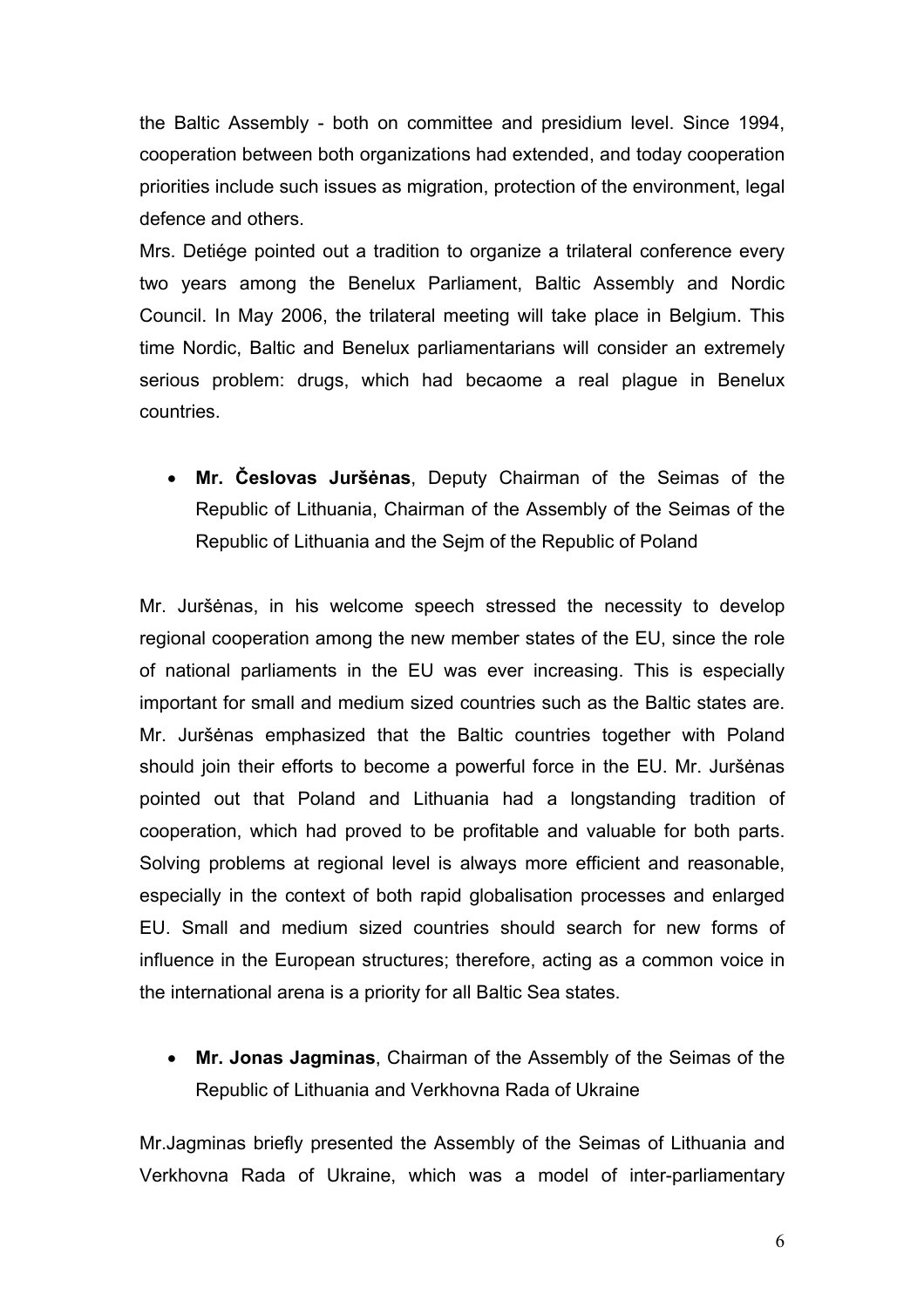cooperation that served to avoid new borders between the enlarged European Union, NATO and the countries that have not yet joined these organizations. Lithuania, as a member of the European Union and NATO, has been playing an active role in forming and pursuing the policy of these organizations in relation to Ukraine. As a firm supporter of democratic processes in Ukraine, Lithuania encourages the determination of Ukraine to join the European and Euro-Atlantic areas of cooperation. Mr. Jagminas expressed his delight that the inter-parliamentary cooperation between Lithuania and Ukraine had obtained a concrete and official form: a number of study visits and experience exchange programs are being implemented so that this interparliamentary cooperation serves to be an excellent example of supporting aspirations of Ukraine for democratization and integration in the EU. In conclusion, Mr. Jagminas invited members of the Baltic Assembly to express a firm and resolute position on the aspirations of Ukraine and seek various means of cooperation to deal with the issues of current concerns for the Baltic states and Ukraine.

# **Topic I: Future of the Parliamentary Cooperation in the Baltic Sea Region**

• **Prof. Andres Kasekamp**, Director of the Foreign Policy Institute, **Estonia** 

Mr.Kasekamp presented the research on the "Baltic Parliamentary Cooperation: from the Past into the Future" and introduced the main conclusions and proposals on reforms of the Baltic Assembly. He emphasized that the Baltic Assembly had achieved any exemplary results in its work and contributed enormously to the strengthening of statehood in newly independent Baltic states, as well as to the reinforcement of their foreign policy positions, even during the accession period to the EU and NATO.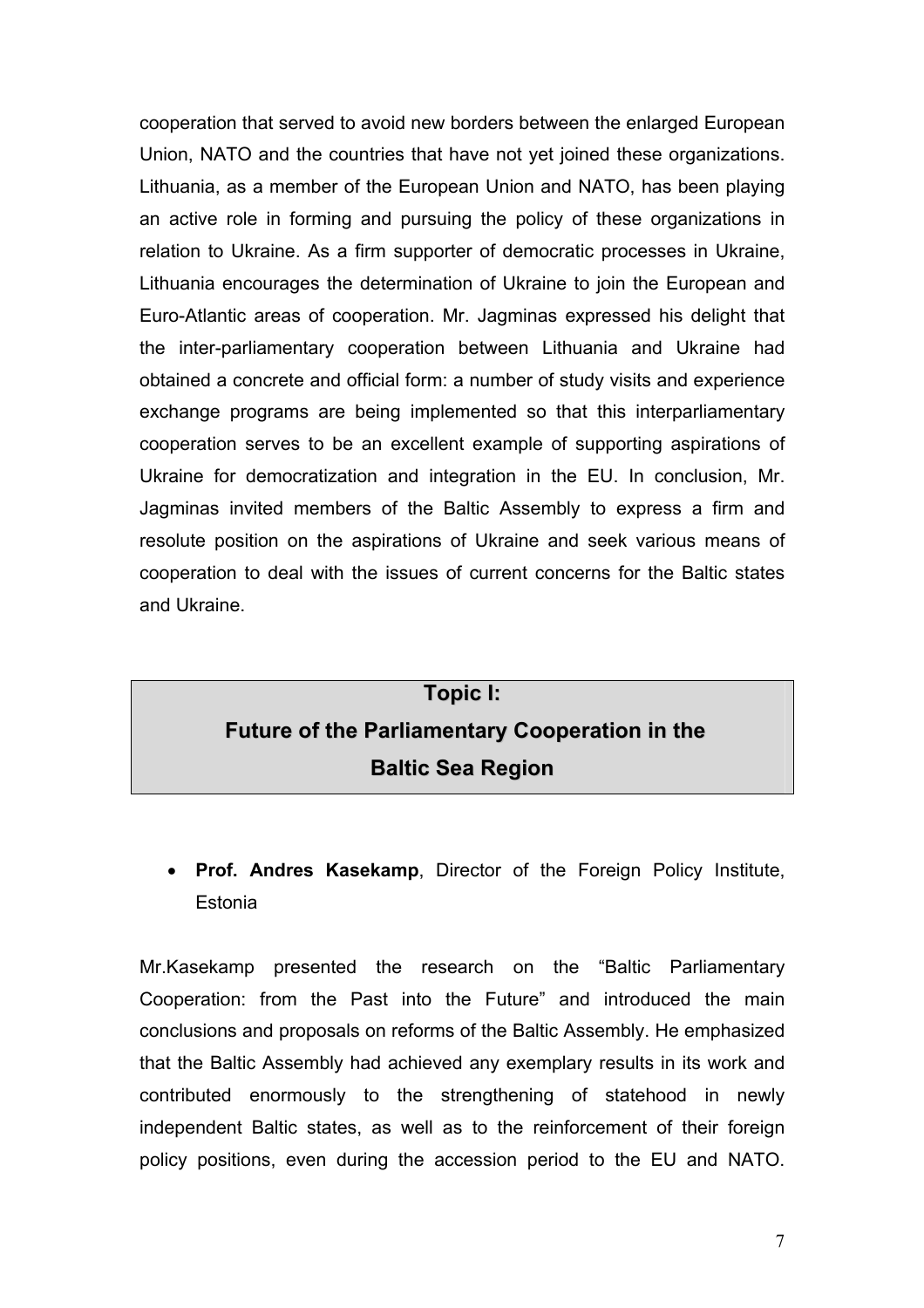However, much of the work of the Baltic Assembly between 1991 and 2005 had not brought concrete results. Mr.Kasekamp stressed that most of the documents adopted at the BA Sessions had triggered no feedback. Besides, an awareness of the activities of the Assembly is considered extremely low in the Baltic parliaments themselves. Therefore, the Baltic Assembly must define for itself the objectives of the Baltic cooperation and use them as a platform for shaping new forms of cooperation and the relevant budget. Moreover, the objectives of the Baltic Assembly must be viewed in the context of the EU membership of the Baltic states. He explained that changing international environment required constant adaptation of cooperation forms in accordance to changing conditions, and this was a problem not only for the Baltic Assembly but also for other parliamentary and regional organizations.

• **Valentinas Mazuronis**, Member of the BA Presidium, Deputy Head of the Lithuanian delegation to the BA

Mr. Mazuronis, in his address, highlighted main challenges and future perspectives of the Baltic Assembly. He emphasized that in 2005 the Baltic Assembly continued heated discussions about the reforms, in order to make the work of the Assembly more effective and issues-oriented. Mr. Mazuronis informed about the idea presented by the three Baltic states' parliaments' speakers to establish a working group for ensuring improvement of the activities of the Baltic Assembly. Mr. Mazuronis expressed his opinion that the reform process initiated in 2002 should be continued; however, the ongoing discussions should not neglect all positive achievements of the Baltic Assembly of the last 15 years. He stressed that it was of particular importance to continue work of the Assembly in existing format, because of intensive cooperation with the closest partners from the Nordic Council and the Benelux Parliament, and because of new initiatives proposed by the Nordic colleagues to develop cooperation with the Russian Federation, South Caucasus and Balkan states. When speaking about the structure of the Baltic Assembly, Mr. Mazuronis emphasized that it was necessary to intensify cooperation between the BA committees and permanent committees of national parliaments.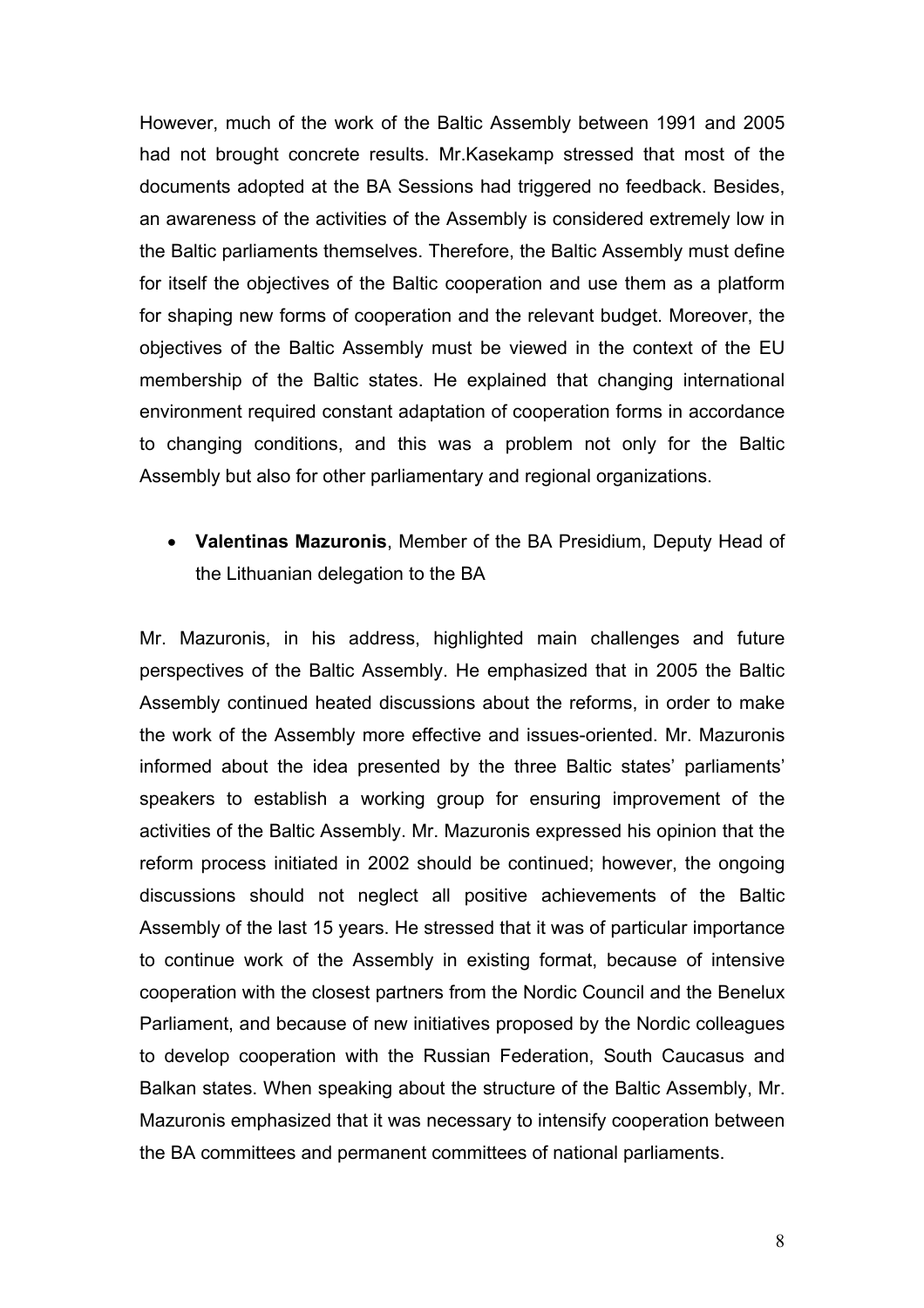• **Aigars Pētersons**, Vice President of the BA, Head of the Latvian delegation to the BA

Mr. Pētersons in his speech focused on the future of Baltic parliamentary cooperation, since recently there had been a lot of discussions about such pressing question as "to be or not to be". Mr. Pētersons stressed that although mechanisms for the Baltic states' trilateral cooperation had proved their efficiency during the past 15 years, it was only natural that parliamentarians raised the issue of how to shape and perfect the Baltic trilateral cooperation in order to make it more effective and efficient. For this reason, it was necessary to provide an adequate political support for Baltic states' cooperation as a whole and develop the Baltic Assembly's long-term strategy. Nevertheless, it is needless to discuss the usefulness and purpose of the cooperation. A.Pētersons raised a rhetorical question: "Are we getting so preoccupied with assessing the Baltic states' trilateral cooperation that we are neglecting the cooperation process itself?" He emphasized that strength of small countries, e.g. such as the Baltic states, lay in their ability to find allies and together with them represent their interests, but only on condition that there was sufficient political support, a long-term cooperation strategy and a cooperation mechanism between the Baltic parliamentary and executive powers which functioned as a unified system.

• **Arja Alho,** Chairperson of the BSPC Standing Committee

Mrs.Alho in her speech introduced the basic working principles and future plans of the Baltic Sea Parliamentary Conference (BSPC), which after a number of reforms aimed to enhance the structures of the parliamentary cooperation and to strengthen the role of BSPC as a parliamentary dimension to the Council of Baltic Sea States (CBSS). For this reason, the BSPC now has extended its mandate and is now authorized to act and give its opinions also during the year and between the annual conferences. Moreover, the BSPC Standing Committee is enlarged to comprise also representatives of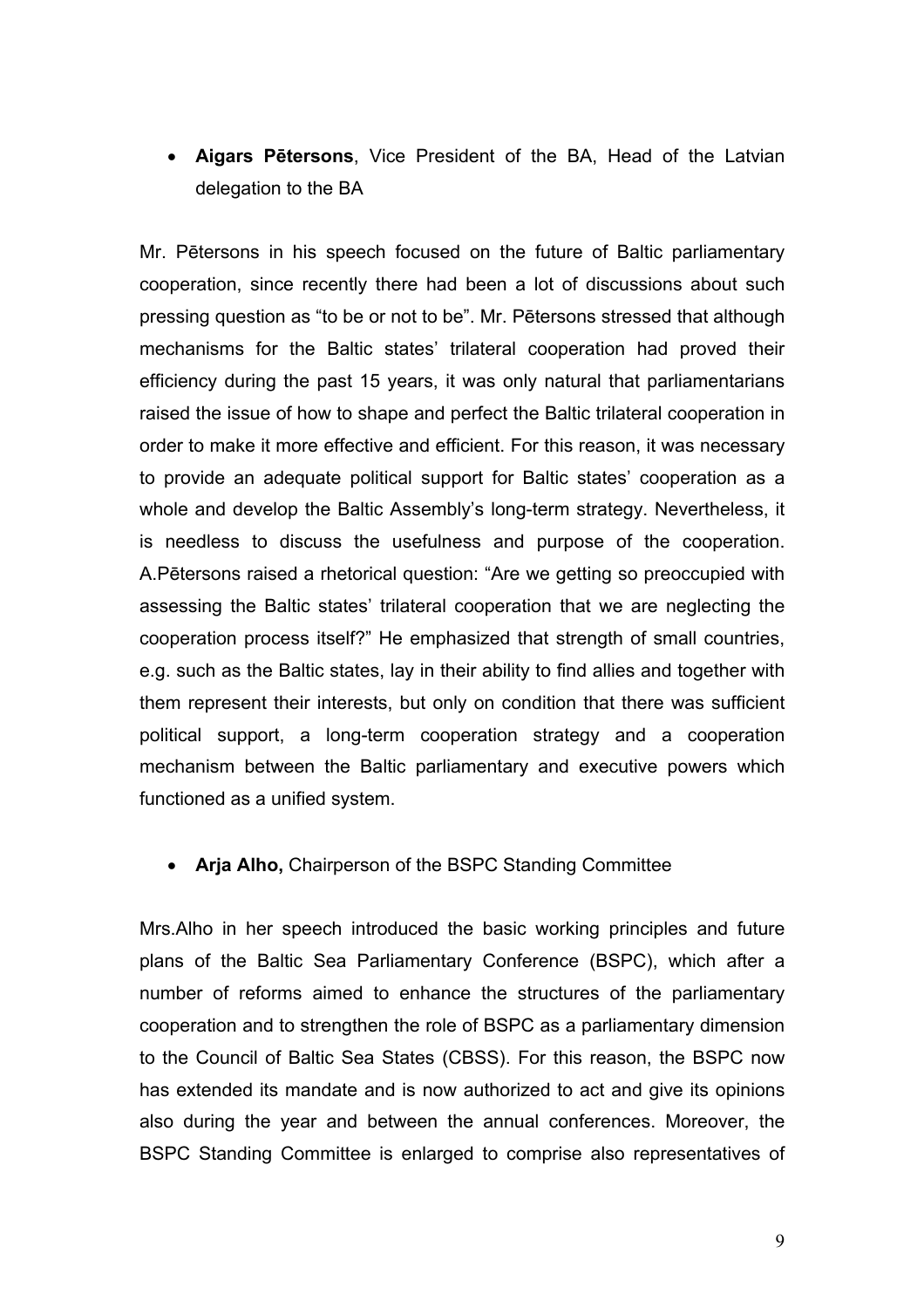the German Federal Parliament and European Parliament in addition to the earlier members having come from Baltic Assembly, Nordic council, Poland, Russian Federation and the Regional Parliament of Schleswig-Holstein.

Mrs. Alho, as a new Chairperson of the BSPC Sanding Committee, informed that in 2006, the BSPC would focus on the Northern Dimension and parliamentary support regarding the EU politics on that issue. She stressed that the BSPC offers a good platform for that kind of forum by representing both national and regional parliaments in the Northern Dimension region, as well as EU member states, Russia and the other parts of the Northern Dimension. Therefore, it is of particular importance to involve Russia more in activities of the Northern Dimension, which is also one of the priorities for the Finnish-EU presidency in 2006. Mrs.Alho concluded by emphasizing that a parliamentary cooperation on the northern issues and in the Baltic Sea region, on the whole, must not be led to the creation of new regional organizations. She offered the existing organizations and especially the BSPC to improve their performance and strengthen the parliamentary dimension of the cooperation in the North of Europe.

• **Ole Stavad**, Member of the Presidium of the NC

Mr. Stavad in his speech talked about the future cooperation perspectives between the Baltic Assembly and Nordic Council; and construction of the gas pipe line in the Baltic Sea. Mr. Stavad informed about the meeting among the presidents of the Baltic states and parliaments of the Nordic countries, which was held in May 2005. During the meeting it was agreed that it was necessary to intensify cooperation among permanent parliamentary committees of the Nordic and Baltic states. In this regard, cooperation among the committees of the Baltic Assembly and Nordic Council was put forward as a successful example of cooperation at a committee level. As to the construction of the gas pipe line, Mr. Stavad informed that there had been discussions in the Nordic Council about this sensitive issue, and a number of environmental experts were involved to give their assessment of the project. Moreover, the Denmark's Minister of Environment had announced the gas pipeline construction as one of the Denmark's environmental policy's priorities;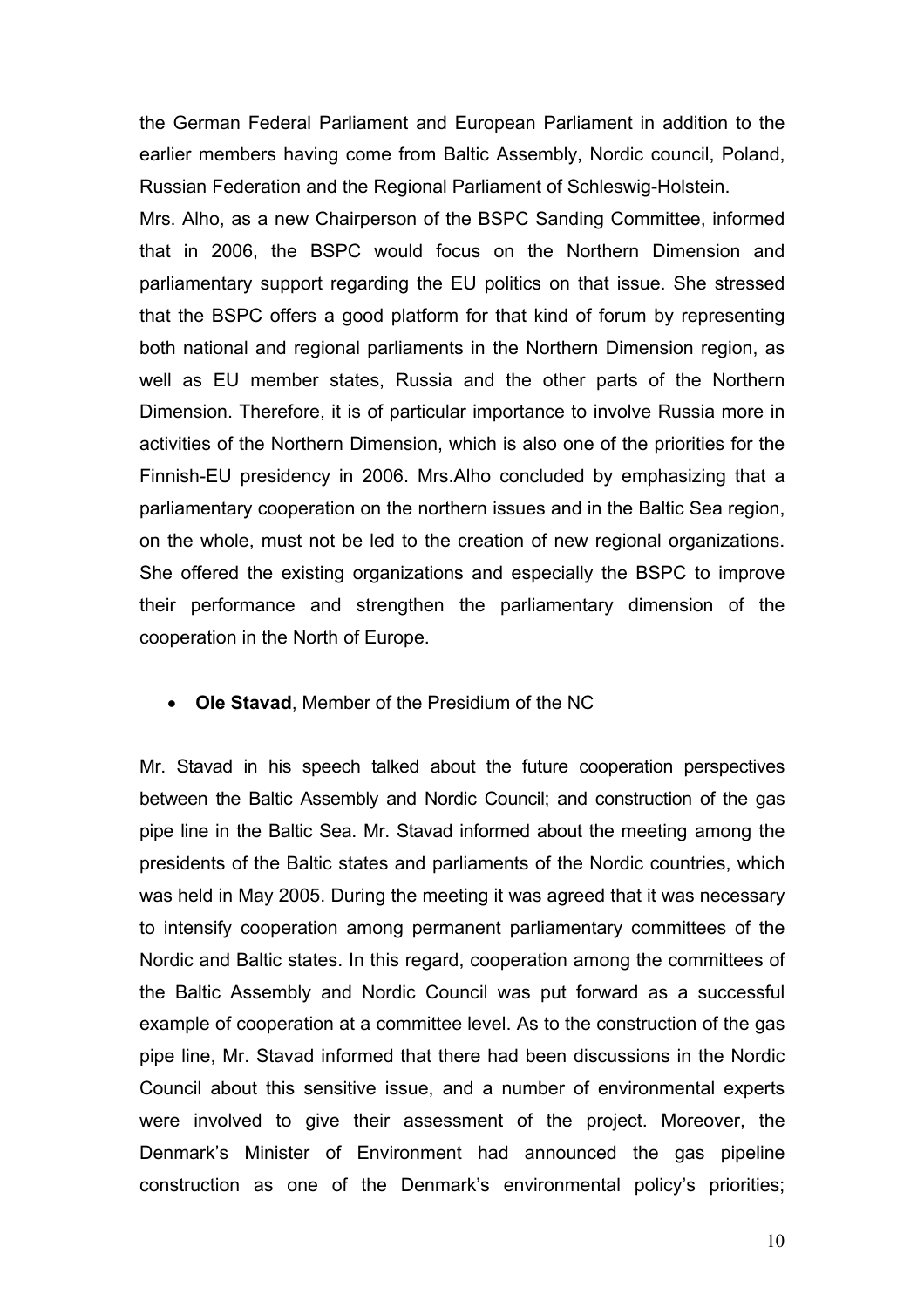therefore, this matter would be thoroughly reviewed, in order to ensure environmental safety in the Baltic Sea region.

• **Mr. Trivimi Velliste,** Member of the Presidium of the Baltic Assembly, Deputy Chairman of the Estonian delegation to the BA

Mr. Velliste emphasized that in mass media it was often stated that after the Baltic states joined the EU and NATO there was no sense in living in the past, and it was necessary to live in the future. Namely, that the Baltic cooperation had exhausted itself after the Baltic states joined the EU and NATO, and that it lacked a new common goal to strive for. Mr. Velliste disagreed about such statements, and raised question – who can say what the difference between the past and future is? How life of yesterday differs from life of today? He stressed that a dispute about the future cooperation goals among the Baltic countries was a sign of strength; therefore, the Baltic states should pay more attention to the longstanding experience they gained over the centuries. Mr. Velliste underlined that the Baltic Assembly during the 15 years of its existence had overcome many challenges and difficulties; therefore, it was difficult to measure the value of Baltic cooperation. Nonetheless, it was of great importance to define a clear-cut goal of the future Baltic cooperation, in order to make it more operative and issue-oriented.

• **Mr. Gennady Khripel**, Deputy Chairman of the Committee on International Affairs of the Council of Russian Federation, Head of the delegation of the Council of Federation at the Baltic Sea Parliamentary **Conference** 

Mr. Khripel, in his address informed about perspectives of the Baltic Sea parliamentary Conference (BSPC), and briefly introduced plans of the Council of Russian Federation for 2006. Mr. Khripel stated that the Baltic Sea region was highly important both for Europe and Russia, as it comprised a number of states around the Baltic Sea. Mr. Khripel also informed that on 21 November there was a ministerial meeting in Brussels on the political framework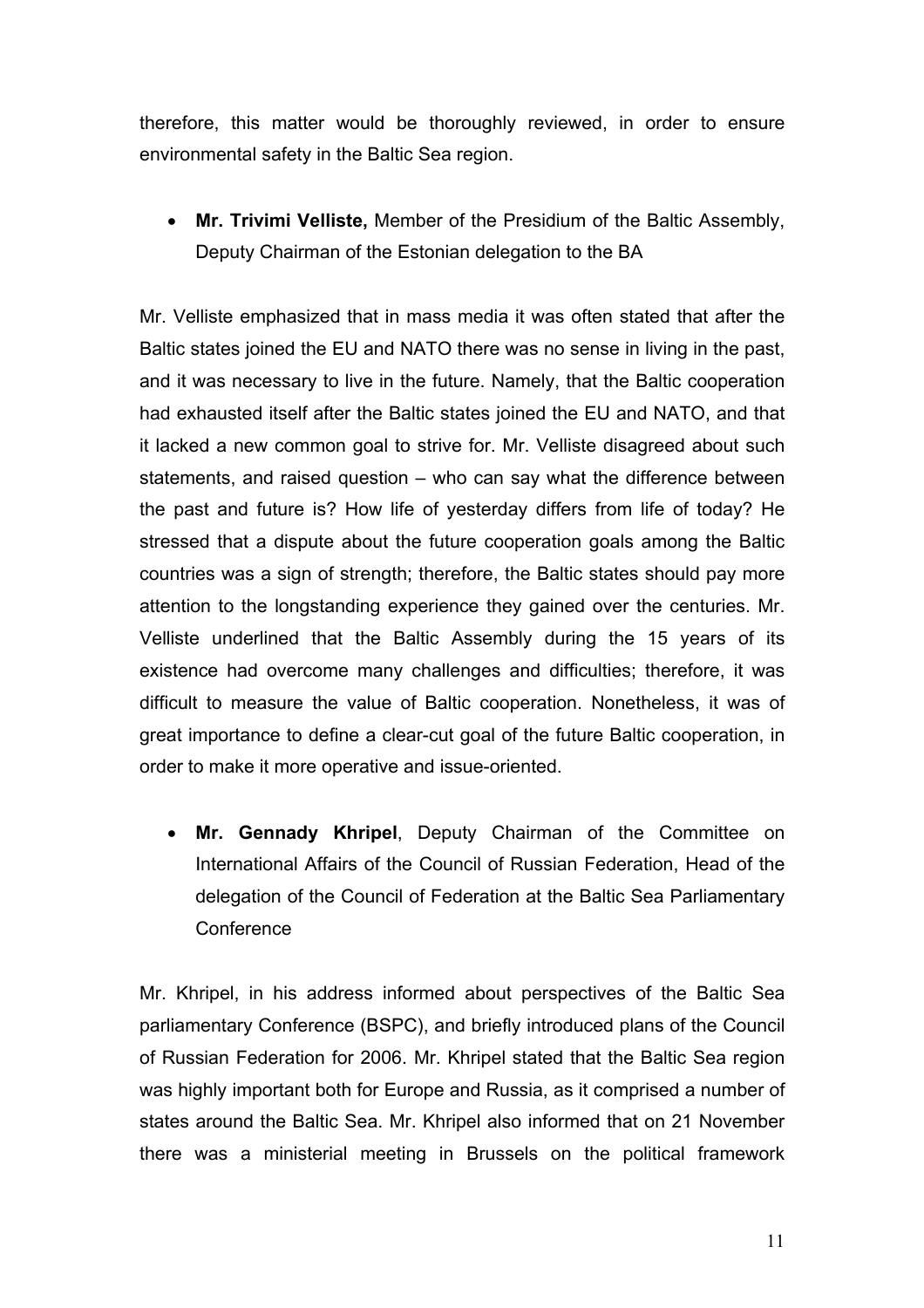document of the Northern Dimension after 2007. The document in the near future will be a strong stimulus for the work of all parliamentary structures in the Northern Europe. Fort this reason, it is of particular importance to strengthen regional cooperation in the Baltic Sea region, because without active regional cooperation the Northern Dimension will not be successfully implemented. Mr. Khripel outlined that the cooperation between the Baltic Assembly and Council of Russian Federation had both failures and success; nevertheless, the development of closer cooperation with the Baltic Assembly remained to be one of the main priorities for the Council of Russian Federation.

## **TOPIC II:**

# **The Gas Pipe line in the Baltic Sea and its Impact on the Environment in the Baltic Sea Region**

• **Prof. Dr. Mihkel Veiderma**, Member of the Estonian Academy of **Sciences** 

Mr. Veiderma presented detailed research on possible consequences of the German – Russian gas pipe line's construction to the ecosystem of the Baltic Sea. He started with statistical data about the use of natural gas in Europe. Mr. Veiderma informed that in 2004 the global gas consumption amounted to 2.4 trillion cubic meters, 20% of which was consumed in Europe. In recent years, gas production and consumption had increased by 3-4% annually. At the same time, the consumers' dependence on gas input has also increased, for instance, today the gas input in the EU is more than 50%, and it is forecasted that by 2030 the EU will be dependent on 80% gas input from abroad. Besides, today Germany already depends on 78% input of natural gas. Therefore, the role of Russia will increase in future, because 26.7% of global gas reserves belong to Russia. Mr. Veiderma emphasized that in the near future demand of gas would grow rapidly in the Baltic states due to both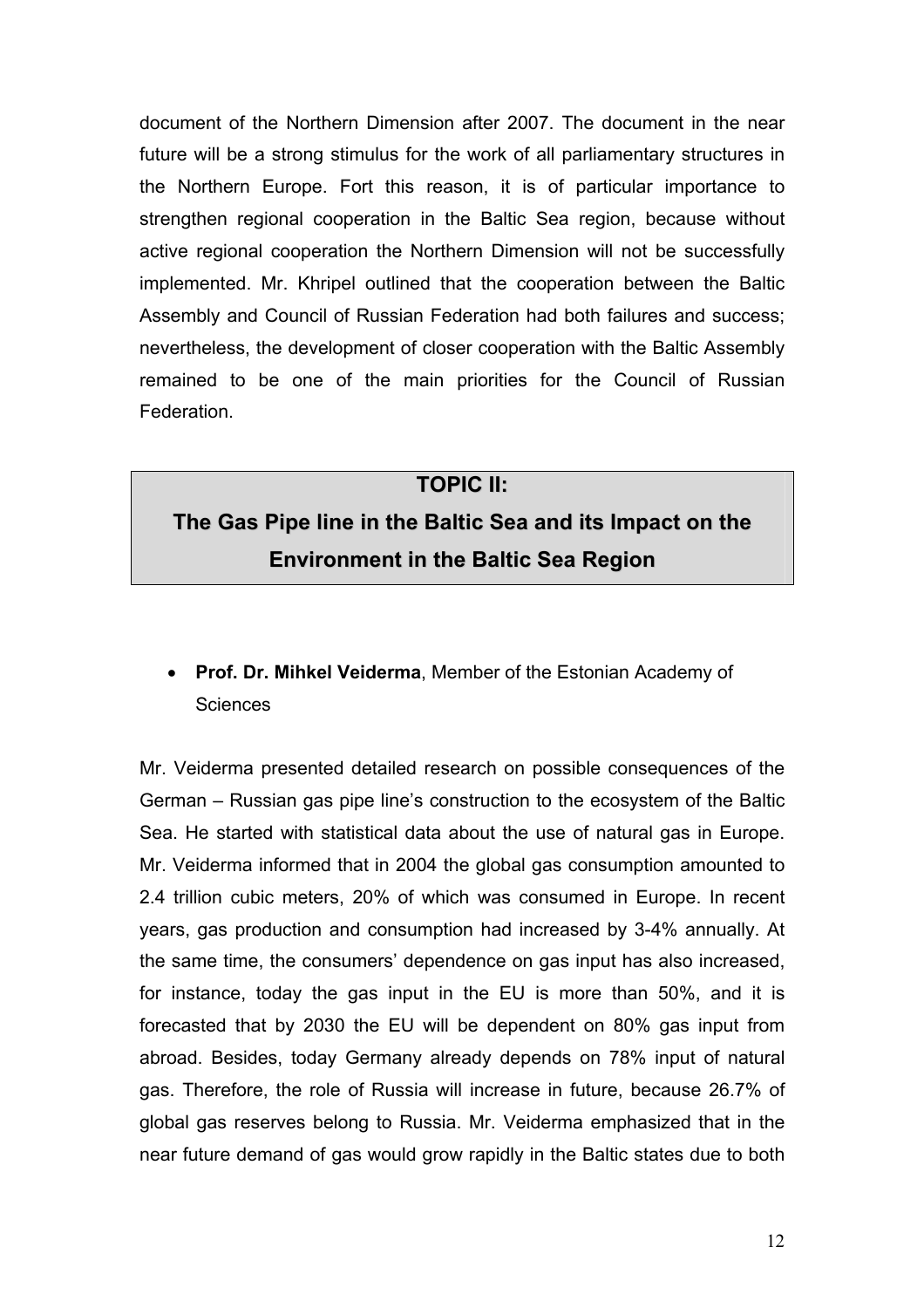decommissioning of the Ignalina Nuclear Power Plant and transition to liberalised electricity market in Estonia.

Mr. Veiderma in his speech outlined possible threats to the Baltic Sea ecosystem posed by the construction of the gas pipe line. Firstly, threats could be caused by sunken ships and mines, chemical weapons dumped there during World War II and the following years. In Estonia alone it was recorded nearly 26 000 mines and 3000 other submerged items. Secondly, the Baltic Sea is rather closed sea thus there is a slow stream turnover; consequently, ecosystem of the Baltic Sea is highly sensitive than, for instance, ecosystem of the North Sea. Moreover, Germany and Russia had disregarded a number of international regulations: 1) requirements of the Baltic Marine Environment Protection Convention; 2) provisions of international law which stipulates that a project of marine installations has to be coordinated and approved by countries whose marine environment they would concern; and 3) energy supply security requirements of the EU member states around the Baltic Sea.

# • **Pawel Zalewski**, Chairman of the Foreign Affairs Committee of the Polish Sejm

In his speech, Mr. Zalewski highlighted the role of the Baltic states and Poland in discussions about the gas pipe line project. He stressed that the Baltic states together with Poland should be particularly active in ensuring secure energy supply from Russia, which is a great concern of all Baltic Sea states. Mr. Zalewski pointed out that the Baltic Sea states should require support from the EU regarding the development of oil and natural gas transit routes in the region. Namely, it should be determined that all actions involved in the development transit routes should comply with the EU requirements on security and energy supply. Mr. Zalewski also underlined that since the construction of the gas pipe line might affect the ecosystem of the Baltic Sea, at first the Russian and German investors should make a relevant environment impact study which is required by the Helsinki Convention and other international legal acts. This study should include detailed mapping of the bottom of the Baltic Sea with particular emphasis on places where chemical weapons are located. In conclusion, Mr. Zalewski expressed his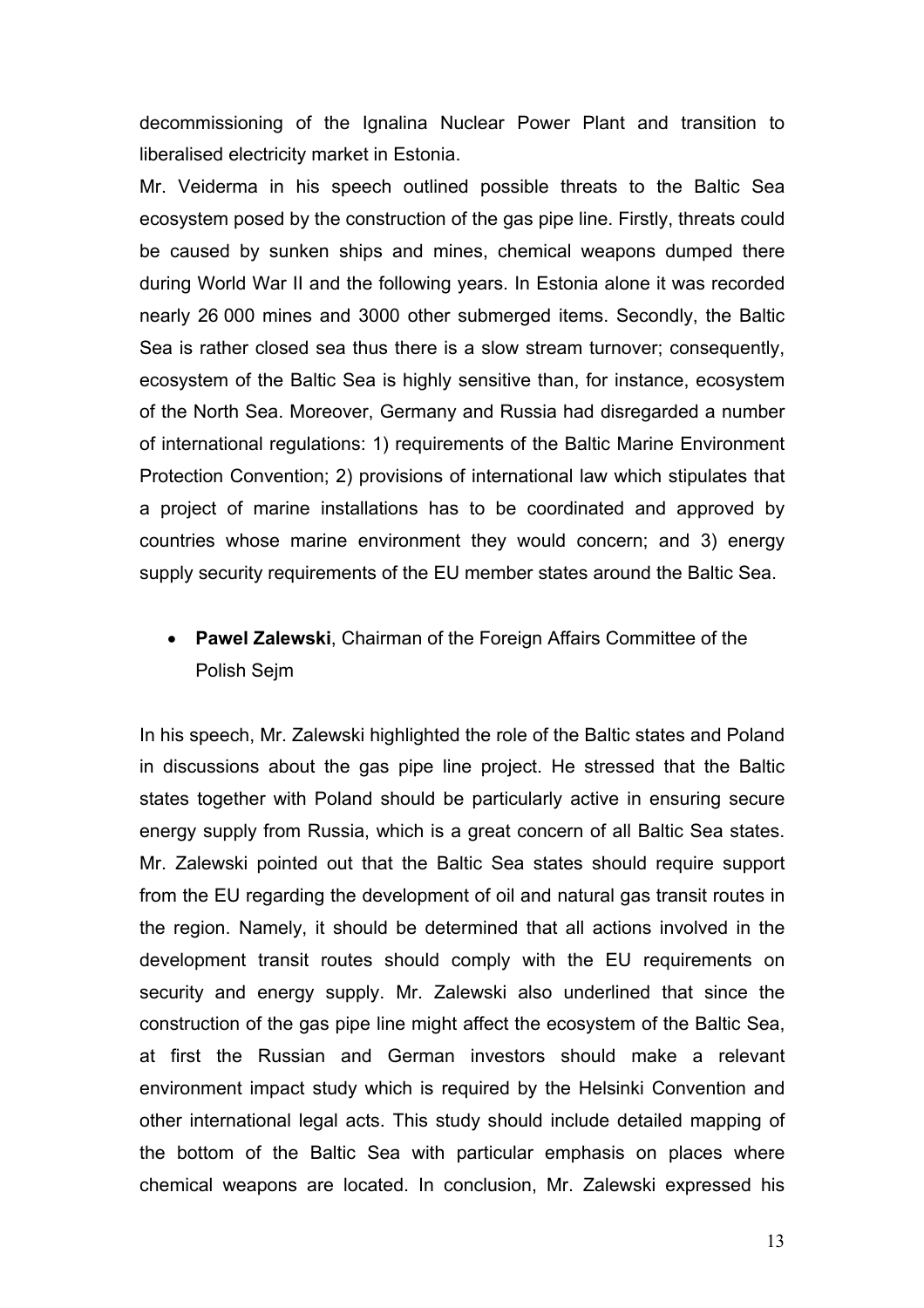hope that a common voice of Poland, Latvia, Estonia and Lithuania would make their partners more conscious about interests and concerns of the Baltic Sea states, and that it would reinforce the idea of solidarity among the states.

\* \* \*

• **Mr. Anatoly Lyskov,** Vice-Chairman of the Legal Committee of the Council of Federation

Mr. Lyskov remarked that the agreement between Russia and Germany on the construction of the gas pipe line was signed in compliance with international treaties and conventions. Besides, Mr. Vladimir Putin, President of Russian Federation would not give his consent to sign the agreement if there were contradictions to international law. Therefore, there is no reason for concerns about possible threats to the Baltic Sea environment caused by the construction of the gas pipe line.

# **Reports of the Chairpersons of the Committees on the activities in 2005 and draft documents**

• **Mr. Sven Sester**, Chairman of the BA Economic Affairs, Communications and Informatics Committee

Mr. Sester informed about the main activities of the BA Economic Affairs, Communications and Informatics Committee in 2005. He started with the main themes discussed at the Committee meetings, which were the following: *Rail Baltica and Via Baltica*; Baltic-Nordic labour market relations; ports development in the Baltic states; and issue of construction and exploitation of the gas pipe line in the Baltic Sea. Mr. Sester highlighted that together with colleagues from the Business and Industry Committee of the Nordic Council, they discussed the Baltic-Nordic labour market relations. However, together with counterparts in the Benelux Parliament they discussed different aspects and challenges of port policy both in the Baltic and Benelux countries. In conclusion, Mr. Sester presented the main priorities of the Committee for the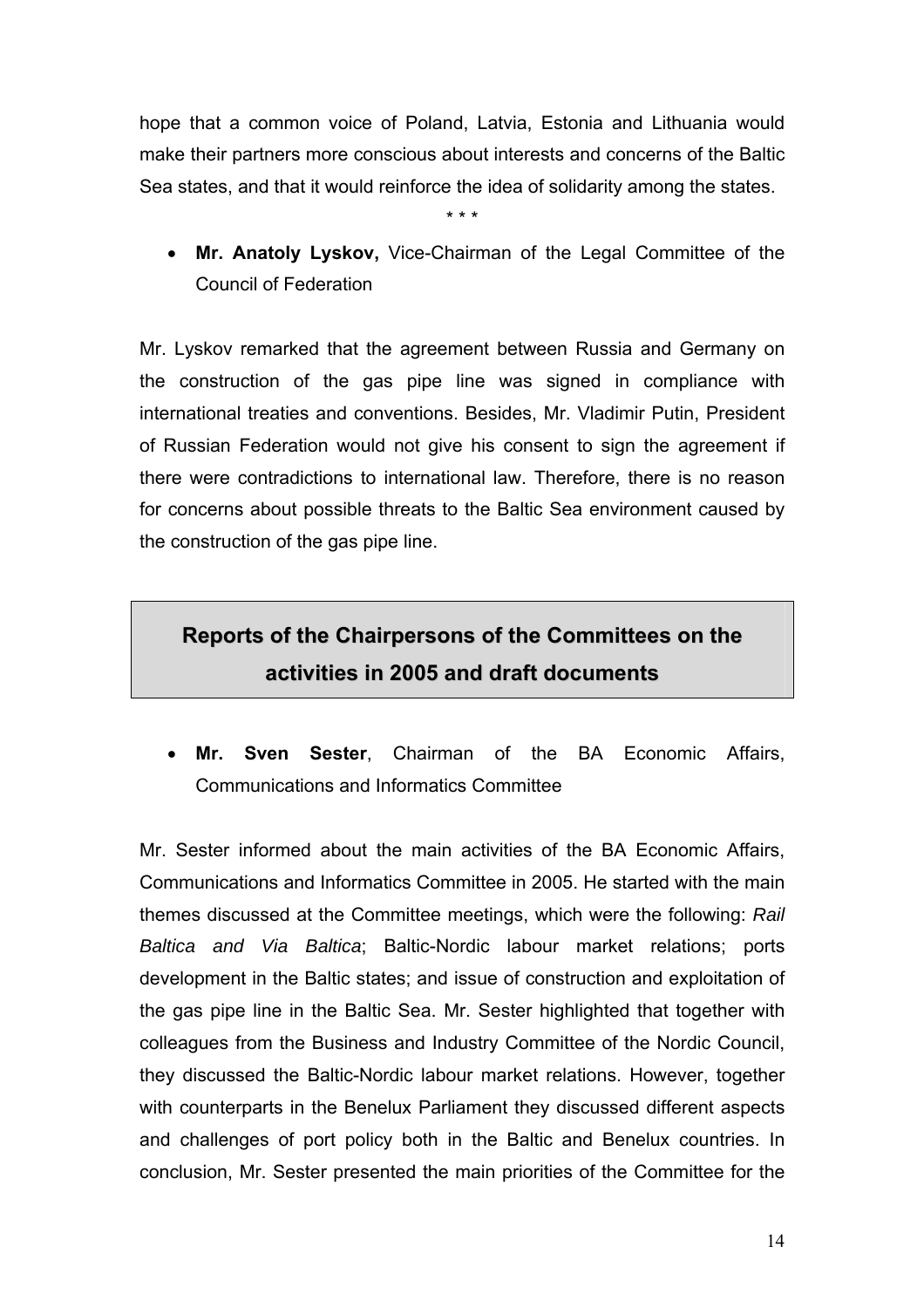forthcoming year: firstly, issues related to the Baltic Sea fish resources management and fishing control; and secondly, rural tourism.

• **Mr. Olav Aarna**, Chairman of the BA Education, Science and Culture **Committee** 

Mr. Aarna reported on the performance of the BA Education, Science and Culture Committee in 2005. He outlined that the Committee had organized a number of meetings: two meetings with colleagues from the Culture, Education and Training Committee of the Nordic Council and joint seminar with the Culture, Education and Public Health Committee of the Benelux Interparliamentary Consultative Council. Together with Benelux and Nordic colleagues the Committee worked mainly with two topics: firstly, issues of education quality and issues of interaction between the education and labour market; and secondly, preservation of national culture. Mr. Aarna reported that as every year, the Committee had also organised the BA summer seminar. This time there was a joint seminar with colleagues from the Benelux Parliament on preservation of the national culture. It was concluded that due to the rapid development of technologies and fast exchange of information, the immaterial cultural heritage preservation had become one of the main issues of the cultural heritage preservation. At the end, Mr. Aarna outlined plans of the Committee for 2006. He highlighted that together with Nordic and Benelux colleagues the Committee would work on issues of vocational training – education as well as on protecting of cultural heritage against the mass culture.

• **Mr. Küllo Arjakas**, Chairman of the BA Environmental Protection and Energy Committee

Mr. Arjakas informed that in 2005 the Committee had two meetings during which parliamentarians discussed mainly two themes: firstly, issues related to the Baltic Sea as Particularly Sensitive Sea Area (PSSA); and secondly, forestry policy. The Committee discussed these issue together with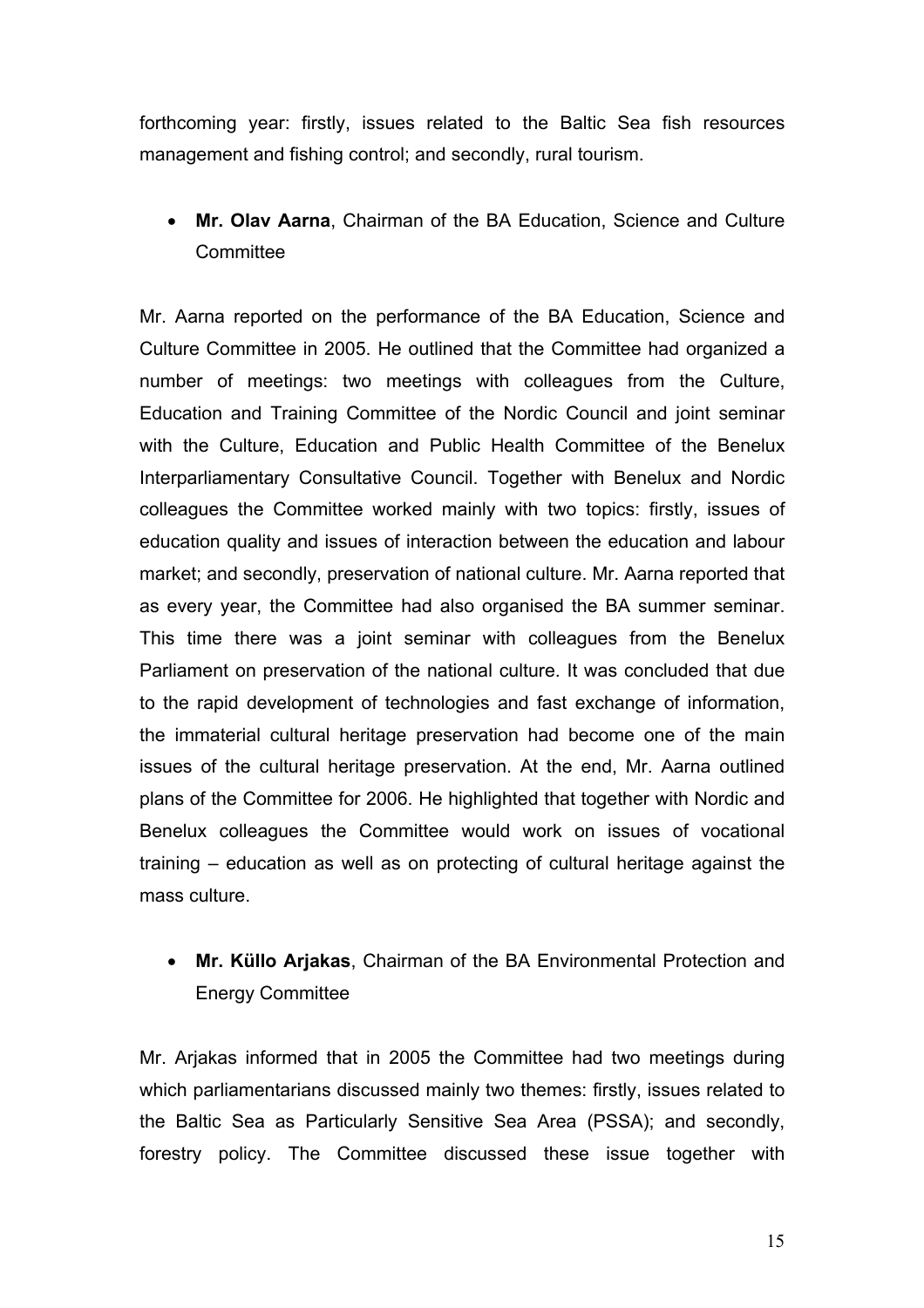parliamentarians from the Nordic Council which means that the Baltic parliamentarians had a possibility to exchange experience and discuss and solve these issues from larger Baltic – Nordic perspective.

Mr. Arjakas underlined that in September the Committee signed *Memorandum of Understanding for Environmental Protection and Energy Committee of the Baltic Assembly and the Environment and Natural Resources Committee of the Nordic Council about Combating Eutrophication in the Baltic Sea and the Baltic Sea environment and shipping.* This memorandum is very essential as well as very topical for the Baltic states, since the Baltic states have a common neighbour – Russia, and therefore it is important to have a common position in the political dialogue with Russia about the Baltic Sea eutrophication problems. For this reason, the Memorandum would be a remarkable platform for that and special framework for Baltic – Nordic cooperation related to the safeguarding of the Baltic Sea. And in conclusion, Mr. Arjakas highlighted priorities of the Committee for the next year, which are the following: 1) further contribution to and development of PSSA (Particularly Sensitive Sea Area) status; and 2) environmental situation of the Baltic Sea.

• **Mr. Väino Linde**, Chairman of the BA Legal Affairs and Security **Committee** 

Mr. Linde reported on the activities of the BA Legal Affairs and Security Committee in 2005. He noted that in 2005 the Committee worked in line with the following priorities: firstly, fight against corruption in the Baltic and Nordic countries, secondly, assurance of airport and seaport security; and thirdly, fight against organised crime. He informed that together with colleagues from the Citizens' and Consumer Rights Committee of the Nordic Council they discussed problems of fight against corruption which was a long and complicated process, because it also included the fight against poverty and illiteracy. For this reason, the problem will continue to be on the Nordic Councils' and Baltic Assembly's joint political agenda with main focus on considering concrete measures that can be used in the fight against corruption. Mr. Linde emphasized that one of the most significant events of the Committee in 2005 was the round-table discussion on fight against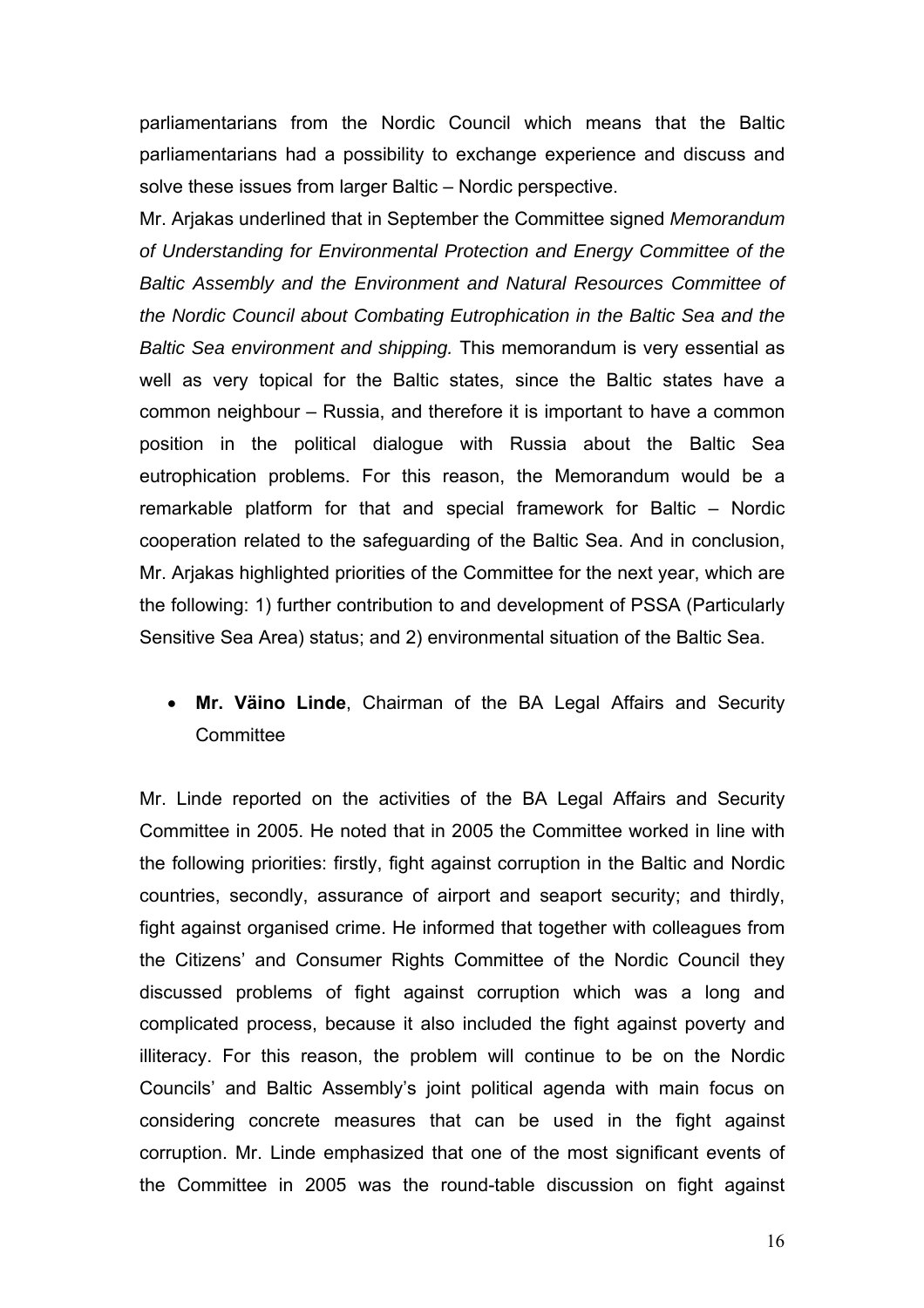organised crime, held on 16-17 September in Jūrmala, Latvia. Participation of colleagues from the Nordic Council and the Benelux Parliament was of great importance for the Committee, because sharing of experience and exchanging of views gave all chances to solve more efficiently organized crime problems. Mr. Linde also introduced the priorities of the Committee for the next year: 1) migration and 2) protection of the airspace of the Baltic states.

• **Mr. Jüri Tamm,** Chairman of the BA Social Affairs Committee

Mr. Tamm informed about the performance of the BA Social Affairs Committee in 2005. He reported that in 2005 the Committee had three meetings in all three Baltic states – April in Pärnu, June in Palanga and October in Riga. During these meetings the Committee discussed mainly three issues: firstly, alcohol policy in the Baltic and Nordic countries, secondly, demography situation and family policy; and thirdly, surrogacy. Mr. Tamm informed that in June the Committee held a meeting on issues of demography, family and children in which also members of the Seimas' Social Affairs and Labour Committee participated. However, in October the Committee organized the round-table discussion on surrogacy, which triggered heated debates among participants of the discussion, as it was highly sensitive issue both in the EU and whole world. Members of the committee were unanimous that complexity of the matter demanded profound scientific research and detailed examination of social aspects, and potential risks, before adopting any legal regulations recognizing surrogacy as an alternative to fertility. Mr.Tamm also informed that in 2006 the Committee would continue to work with issues of family policy and movement of the labour force. The Committee will discuss both issues together with colleagues from the Benelux Parliament and the Nordic Council.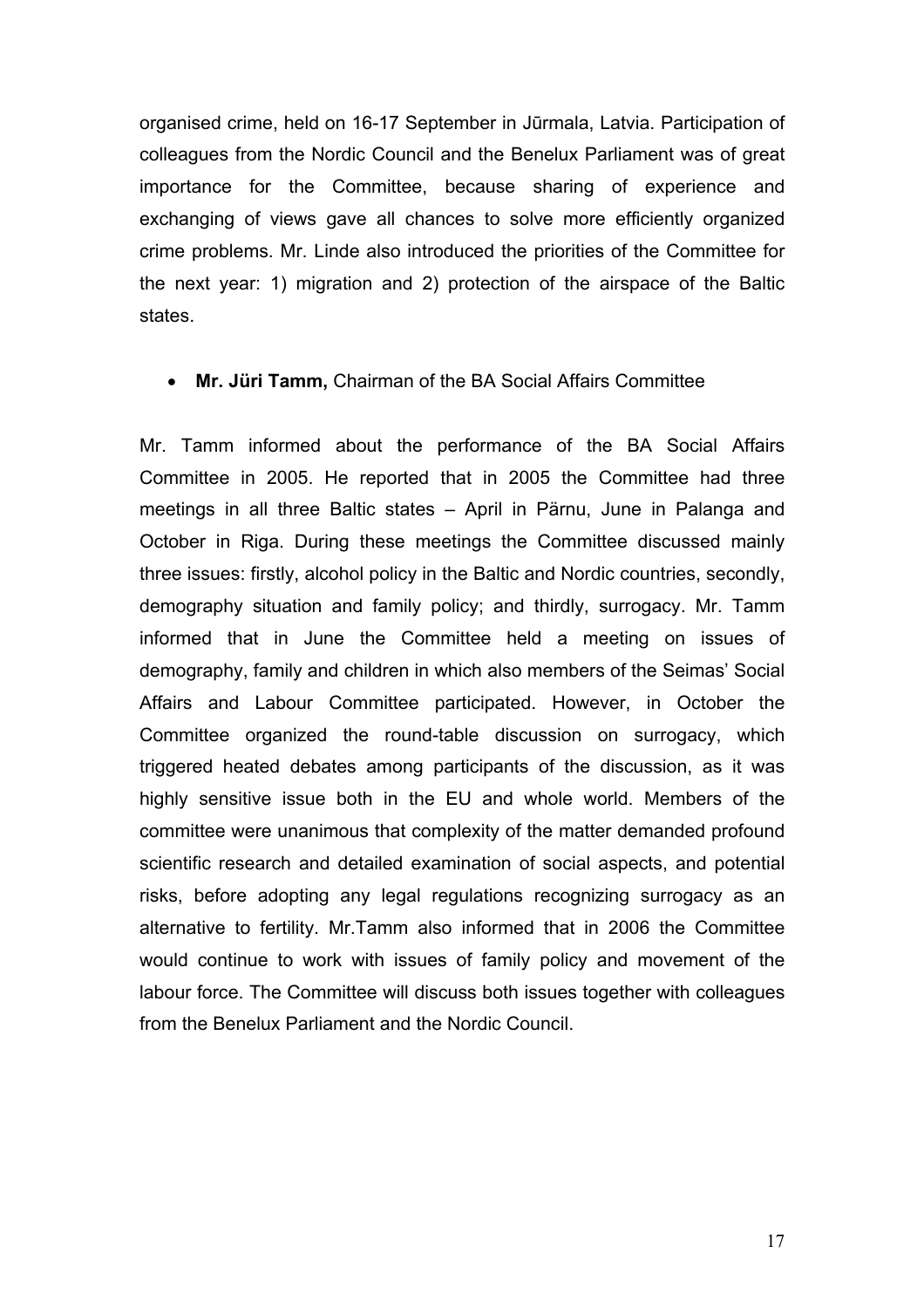# • **Mr. Vladimir Velman**, Chairman of the BA Budget and Audit **Committee**

Mr. Velman, in his report on the BA Budget and Audit Committee's activities in 2005, introduced the draft report of the Budget of the Baltic Assembly 2004 and to the draft Budget of the Baltic Assembly 2006, which was prepared in close co-operation with the Presidium of the Baltic Assembly.

• **Mr. Väino Linde,** Rapporteur from the Drafting Committee

Mr. Linde informed that the Drafting Committee had reviewed the following draft documents submitted for the adoption to the BA Session. First, Recommendation to the European Commission Regarding the *Rail Baltica* Project, submitted by the BA Economic Affairs, Informatics and Informatics Committee. Second, the Resolution on the Dangers Connected with Construction of the Gas Pipeline in the Baltic Sea, also prepared by the BA Economic Affairs, Informatics and Informatics Committee. And third document, the Communication on Measures Preventing Alcoholism, initiated by the BA Social Affairs Committee.

• **Mr. Trivimi Velliste,** Member of the Presidium of the Baltic Assembly, Deputy Chairman of the Estonian delegation to the BA

Mr. Velliste introduced the Joint Statement (*See Annex No.1*) by the Baltic Assembly Presidium and the Nordic Council Presidium which stated the following: "The Presidiums of the Baltic Assembly and the Nordic Council have today adopted a joint working plan for the year 2006. They agreed, among other things, to closely follow the development of the project of constructing a gas pipeline on the seabed of the Baltic Sea, particularly what concerns its possible impacts on the marine environment. The Presidiums are of the opinion that it is of vital importance that a start of an infrastructural project of this size must be preceded by a thorough and open environmental impact analysis, in order to avoid a routing and construction that disrupts the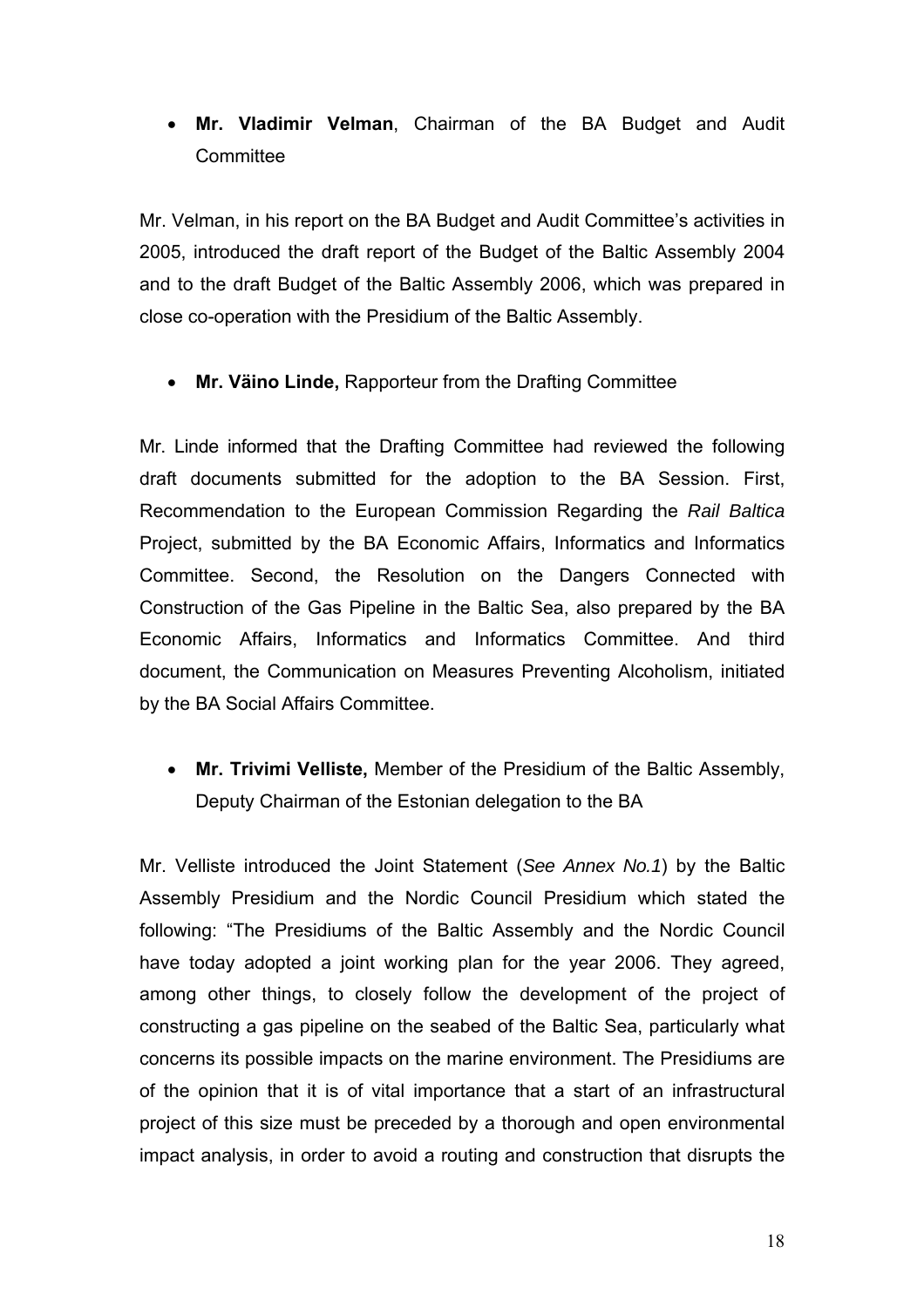sensitive ecosystem of the Baltic Sea. The Presidiums therefore welcome that the gas pipeline project is brought up in the Helsinki Commission (HELCOM) for review in accordance with the provisions in the Espoo Convention. The Presidiums expect that all possible steps will be taken to protect the Baltic Sea from environmental damage."

\* \* \*

#### **5. Full texts of the decisions adopted in the Session**

*See Annex No.2: Documents and decisions of the 24<sup>th</sup> Session of the Baltic Assembly.* 

#### **6. Results of voting**

All documents were adopted in conformity with the principle of consensus.

\* \* \*

# • **Mr. Valerijus Simulik**, Vice President of the Baltic Assembly, Chairman of the Lithuanian delegation to the Baltic Assembly

Mr. Simulik, as next President of the Baltic Assembly (BA) in 2006, in his concluding speech of the BA Session, outlined the core discussion points in the work of the BA in 2005, and introduced the working plan and cooperation priorities for the forthcoming year. He underlined that in 2005 the BA Presidium and Committees had extensively addressed the future of the BA and continued discussions about the reforms. Various proposals on the reforms triggered heated debates in the BA; however, it was unanimously agreed to enforce a more effective cooperation of the parliaments and governments of the Baltic countries in the EU. Therefore, it is necessary to acknowledge the role of the BA in providing an excellent platform for solving the problems arising among the Baltic states as well as for the coordination and formulation of their joint positions in the EU framework. Mr.Simulik expressed his view that members of the BA were fully aware of the benefits offered by the Baltic parliamentary cooperation and would promote further effective cooperation of the Baltic countries in the EU framework. As another highly significant task for the BA members was stressed the need to improve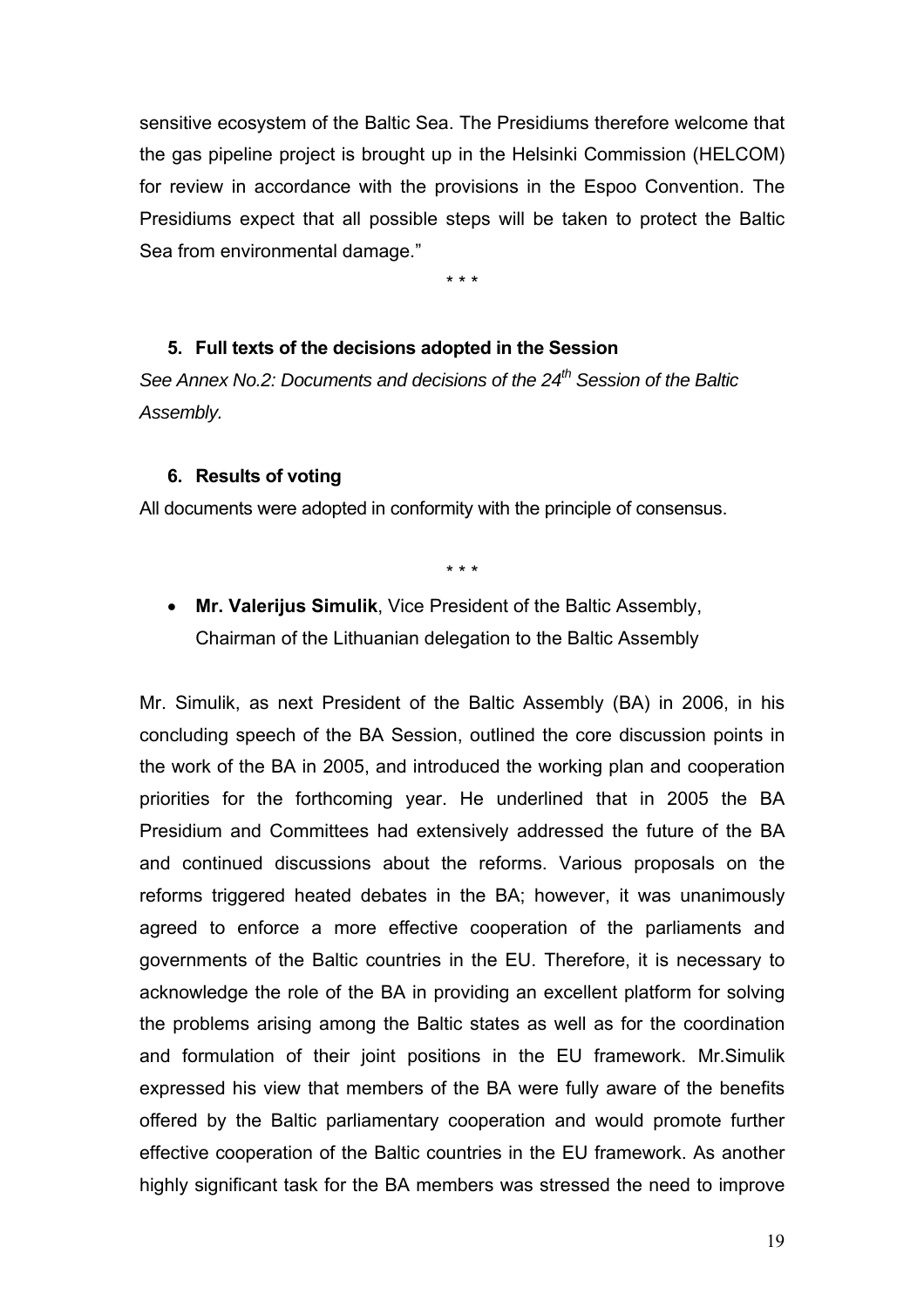the ties among the Baltic Assembly and the national parliaments of Lithuania, Estonia and Latvia. Therefore, a framework was established and approved with the view of informing the national parliaments on the operations and decisions of the Baltic Assembly.

\* \* \*

# **Minutes of the 11<sup>th</sup> Baltic Council**

The 11<sup>th</sup> Baltic Council took place on 25 November 2005, in Tallinn, and was chaired by **Mr**. **Andres Taimla**, President of the Baltic Assembly, and **Mr. Urmas Paet**, Minister for Foreign Affairs of Estonia; Chairman of the Baltic Cooperation Council.

#### • **Mr. Andrus Ansip**, Prime Minister of Estonia

Mr. Ansip, as a Chairman of the Prime Ministers' Council of the Baltic Council of Ministers, welcomed all participants of the Session in Tallinn, and emphasized that this was the right time to reassess the Baltic trilateral cooperation and discuss new ways of cooperation within the region. He underlined that there were all necessary means to strengthen the Baltic regional cooperation in the EU context: "The Baltic countries are among the most dynamically developing countries in the European Union. Our economies are growing – GDP 8% a year or more. Our standard of living is steadily improving. Together with the Nordic countries, we form one of the most dynamically developing regions in Europe".

Mr.Ansip also informed that the Baltic Council of Ministers had undergone extensive reform process. As a result, work of the BCM had become more pragmatic and focused. A.Ansip informed that the main working priorities were the following: cooperation on energy issues, transport cooperation and accession to the Schengen area.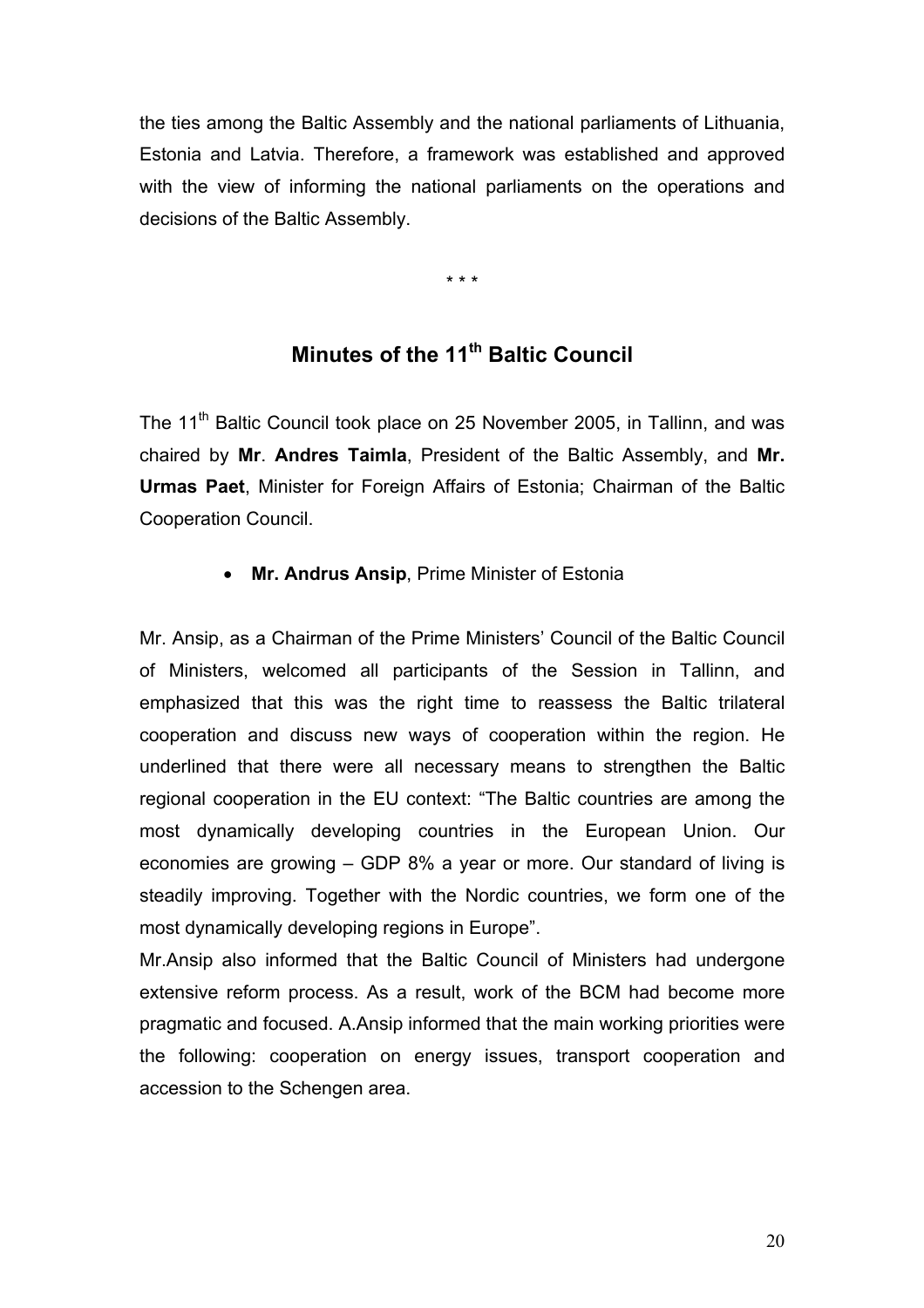## • **Mr. Urmas Paet**, Minister for Foreign Affairs of Estonia, Chairman of the Baltic Cooperation Council

Mr. Urmas Paet gave a brief report on how the BCM had generally performed implementing the priorities set up for the year 2005, which had been the first year of BCM functioning in a new structure under the guidance of the Prime Ministers' Council and the coordination of the Cooperation Council. Mr.Paet informed that the main item on the agenda of the Baltic Prime Ministers' meetings was Schengen related matters, since the process of accession to the Schengen area was complicated in all three Baltic states. For this purpose, the Task Force on Schengen issues was established, aiming to strengthen joint coordination and streamlining of efforts among Estonia, Latvia and Lithuania in the process of accession to the Schengen area.

Mr.Urmas Paet also introduced the main discussion points and conclusions of the meetings of the Prime Ministers' Council. Namely, the Heads of Government stressed the need for definite political decisions regarding the common Baltic electricity market, as changes in the world energy markets had a great also impact on the market power of the Baltic states. The Prime Ministers also discussed the prospects of building a gas pipe line in the Baltic Sea. It was outlined that the current development of the project to interconnect Russian and German gas pipe lines via the Baltic Sea raised several environmental and economical concerns; however, the Baltic states together with Poland should develop an alternative gas pipe line project such as the Amber pipe line to be more attractive for investors. In the transport sector it was concluded that upon completion of the *Via Baltica* reconstruction projects the main emphasis should be put on improvement of traffic safety and road infrastructure connections with neighbouring countries. Although, *Rail Baltica*, is in its stage of feasibility study, it should firmly stay in the focus of trilateral cooperation. The Prime Ministers also stressed the need to increase the efforts for the NATO air controlling solution in the Baltic countries and the further development of NATO air controlling policy. In conclusion, Mr.Paet highlighted that the reforms brought a new impulse into the activities of the BCM. But there remains the need to continue adjusting the work of the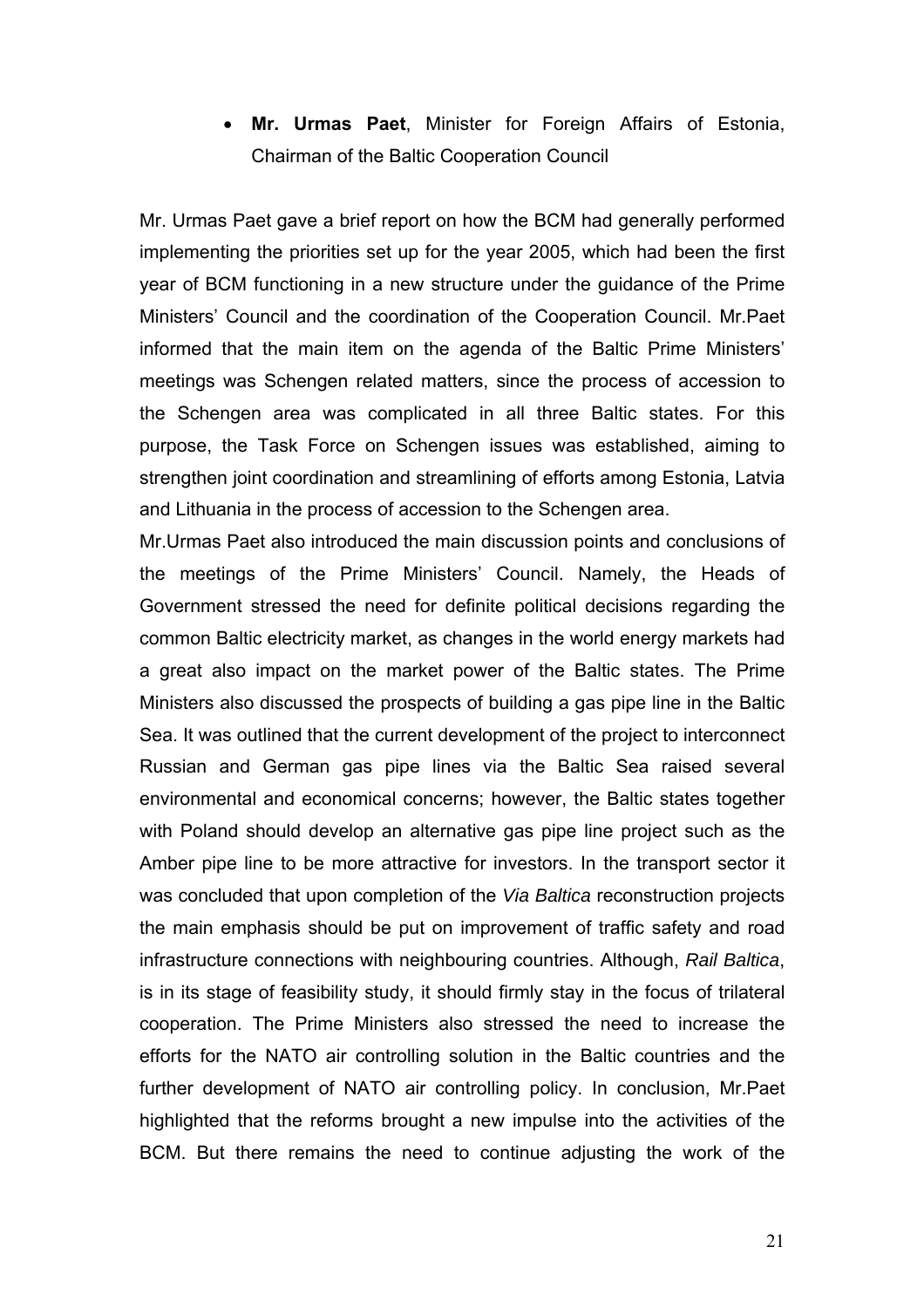Committees of the Senior Officials and arranging their smooth cooperation with the committees of the Baltic Assembly.

> • **Mr. Dalius Čekuolis**, Undersecretary of the Lithuania's Ministry of Foreign Affairs, on "Priorities of the BCM for 2006"

Mr. Čekuolis introduced the main working directions of the Baltic Council of Ministers (BCM) in 2006. The membership in the EU and NATO gives the Baltic states new quality to their foreign and security policy. The Baltic countries are at the beginning of the road; however, they have already to make conclusions. For this reason, one of the main priorities of the BCM would be - transfer of the regional cooperation experience of the Baltic States to the states of the South Caucasus and Balkan region. Mr. Čekuolis noted that experience of the Baltic states was highly valuable for those countries; therefore, the Baltic experience in democracy could help South Caucasus and Balkan countries in their aspirations for integration in transatlantic organisations. Other priorities are: cooperation in implementing infrastructure and energy projects in the Baltic states, and protection of the Baltic Sea environment. Mr. Čekuolis informed that the BCM would also continue its cooperation with Nordic countries within the format NB8. He stressed that Nordic and Baltic countries together should strive for closer cooperation in order to implement common projects and influence the agenda of the EU.

• **Mrs. Vaira Paegle**, Parliamentary Secretary of the Latvia's Ministry of Foreign Affairs

Mrs. Paegle in her speech accented the EU dimension in the Baltic regional cooperation. She outlined that the last fifteen years had been very dynamic both in the Baltic countries and in Europe on the whole. After the  $1<sup>st</sup>$  of May, the biggest enlargement in the history of the EU, the Baltic states, as fullfledged member states of the Union now have to face various challenges, e.g. such as anxiety of the old EU member states about their jobs and security, slow economic growth rates on average in the EU, high level of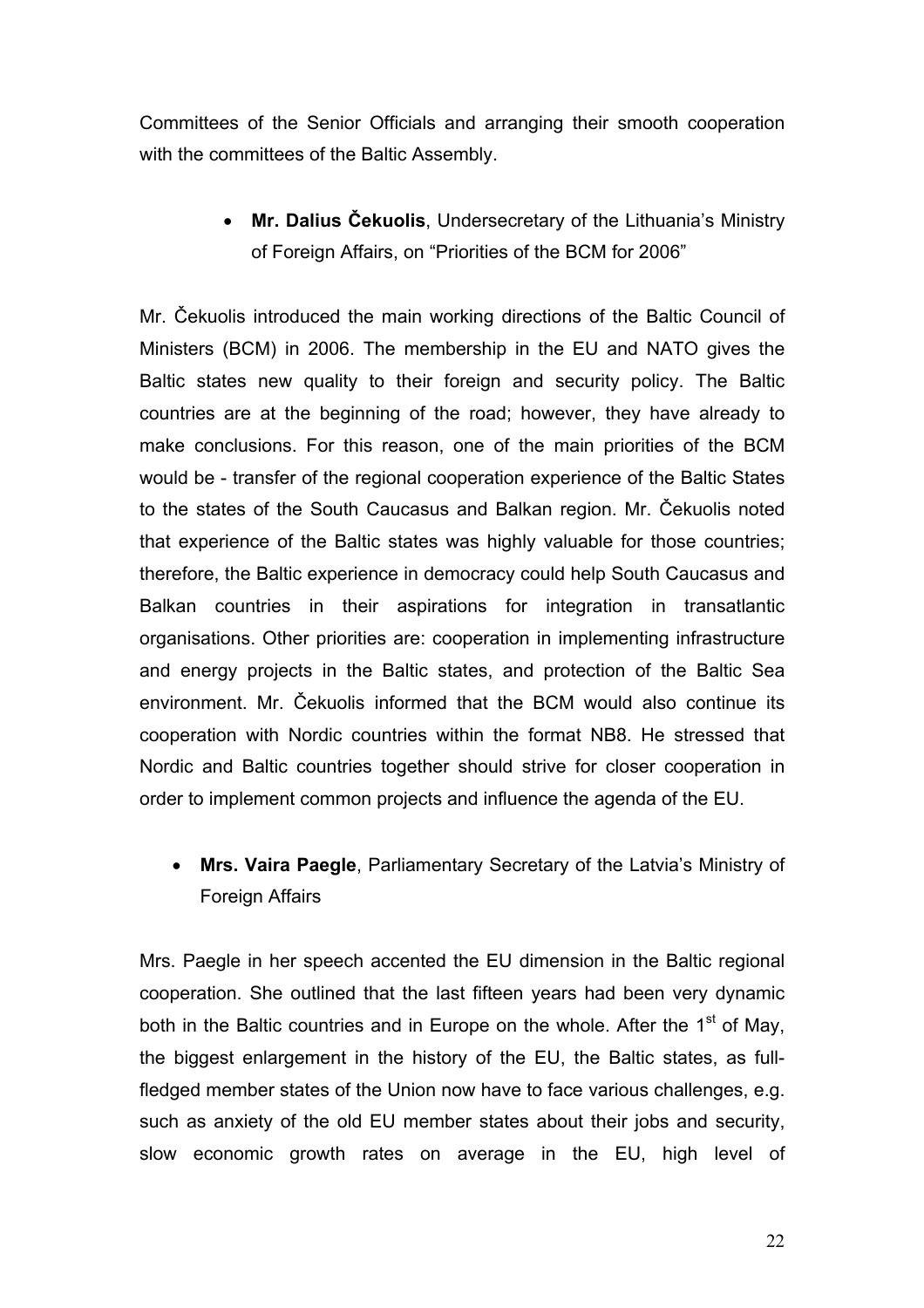unemployment, and increased external competition. Nevertheless, the EU member states could overcome the challenges caused by globalisation, terrorism, migration and organized crime by consolidated performance and thus turn the challenges into the opportunities for Europe. To accomplish that, first of all, it is necessary to enhance the competitiveness of Europe - achieve higher growth, create more jobs and raise productivity  $-$  to increase the economic security of people. And second of all, it is necessary to develop political dimension of the EU by strengthening cooperation in spheres, whose basis is provided by two other pillars of the EU: 1) Common Foreign and Security Policy; and 2) Justice and Home Affairs.

\* \* \*

**Mr. Bronius Pauža**, Vice-Chairman of the BA Economic Affairs, Communications and Informatics Committee, raised question whether the project "Rail Baltica" would be scheduled in time as planned, because in Lithuanian mass media it was predicted that general intention of the project had been changed.

**Mr. Urmas Paet**, Minister for Foreign Affairs of Estonia, answered that the project "Rail Baltica" was planned to be finished on time. However, there are still a lot of questions to be answered and work to be done. Nevertheless, it does not mean that the project has been neglected as a whole.

**Mr. Raul Mälk**, Director General of the Political Planning Department of the Estonia's Ministry of Foreign Affairs, expressed his opinion that it was too early to make any conclusions about the project, because, currently the background studies of the project were being done. Nonetheless, there was a strong political will to accomplish the project and it would not disappear.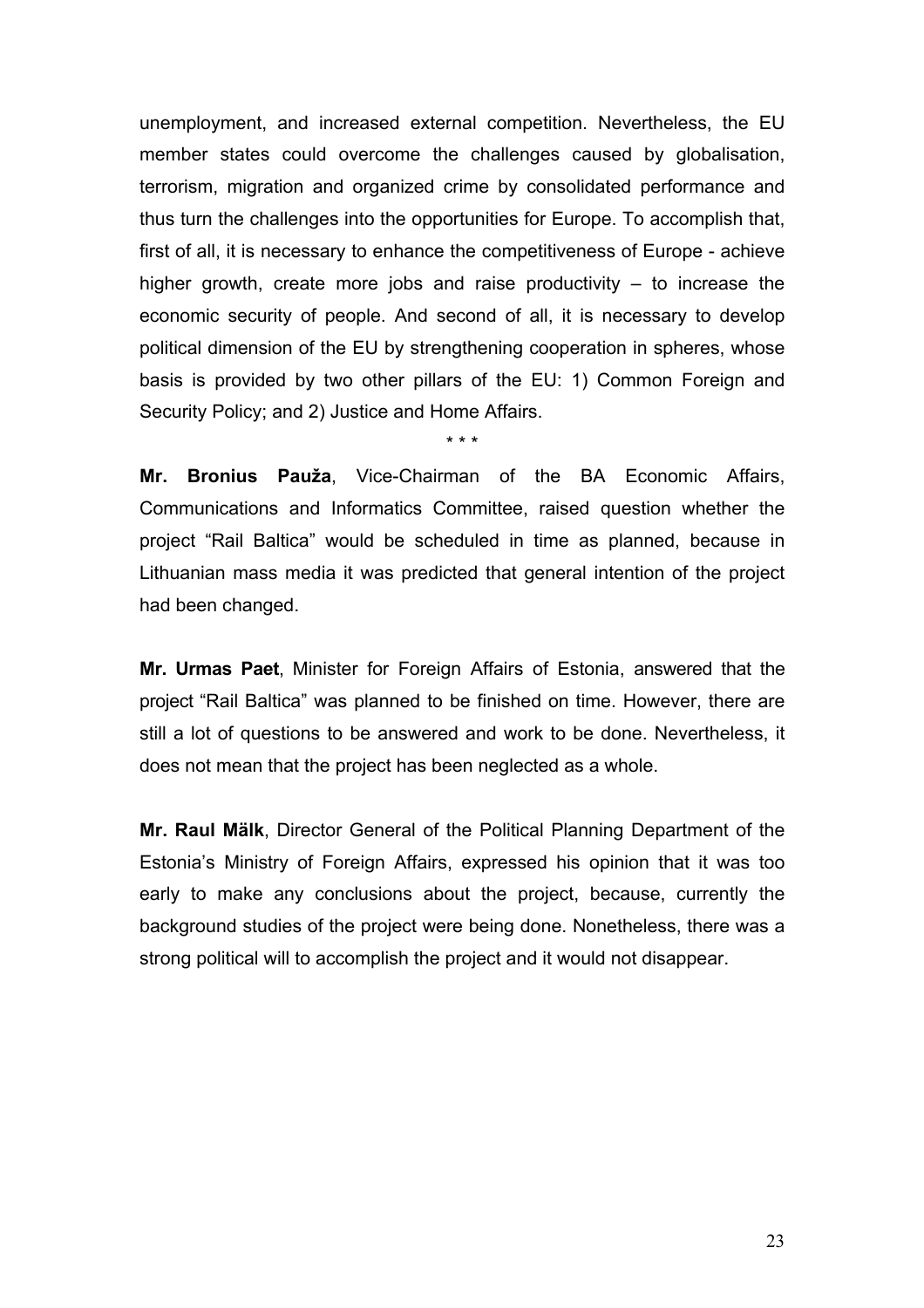President of the Baltic Assembly Vice President of vice in condent of<br>the Baltic Assembly Vice President of the Baltic Assembly

### **Andres TAIMLA**

Republic of Estonia

**Valerijus SIMULIK**  Republic of Lithuania

### **Aigars PĒTERSONS**

Republic of Latvia

Acting Head of the Secretariat of the Baltic Assembly

### **Dina TIHONOVA**

*Prepared by Kristīne Sprice, Assistant to the Head of the BA Secretariat on informative issues*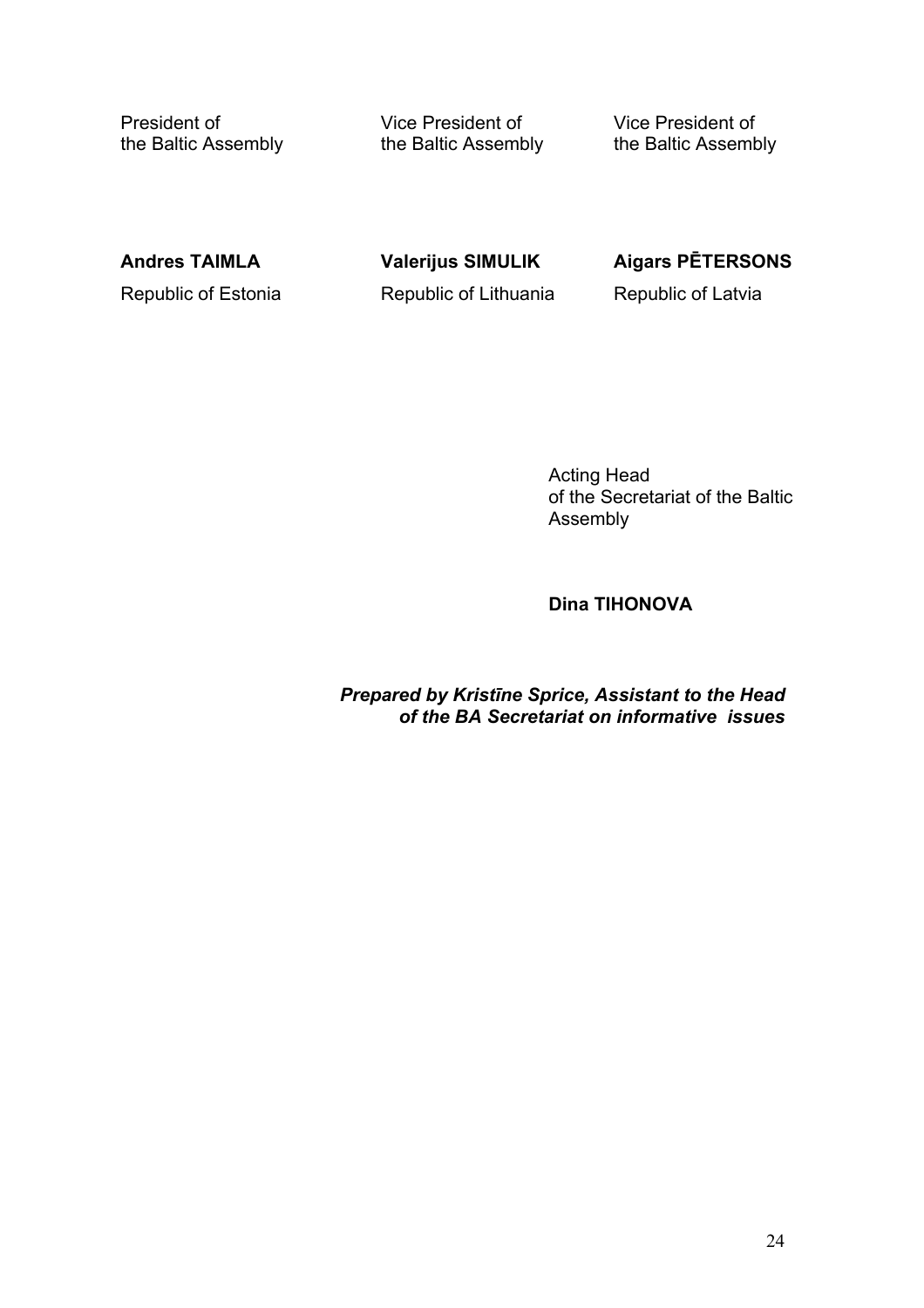# **Joint statement by the Baltic Assembly Presidium and the Nordic Council Presidium**

The Presidiums of the Baltic Assembly and the Nordic Council have today adopted a joint working plan for the year 2006. They agreed, among other things, to closely follow the development of the project of constructing a gas pipeline on the seabed of the Baltic Sea, particularly what concerns its possible impacts on the marine environment.

The Presidiums are of the opinion that it is of vital importance that a start of an infrastructural project of this size must be preceded by a thorough and open environmental impact analysis, in order to avoid a routing and construction that disrupts the sensitive ecosystem of the Baltic Sea.

The Presidiums therefore welcome that the gas pipeline project is brought up in the Helsinki Commission (HELCOM) for review in accordance with the provisions in the Espoo Convention. The Presidiums expect that all possible steps will be taken to protect the Baltic Sea from environmental damage.

Tallinn,

26 November 2005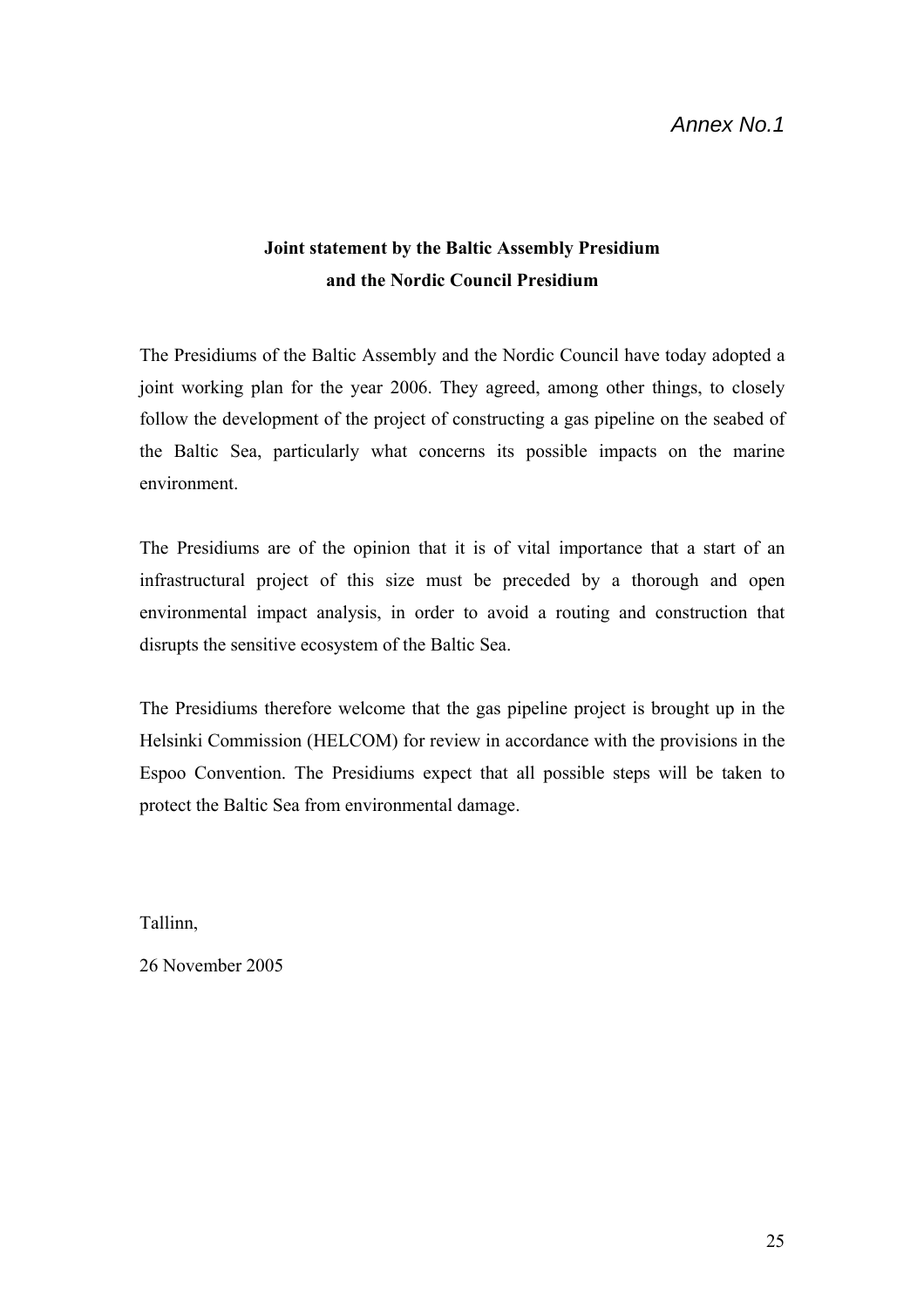### **FINAL DOCUMENT of the 24th Session of the Baltic Assembly**

**The Baltic Assembly,** 

**having convened** on 24–26 November in Tallinn, the Republic of Estonia, for its  $24^{\text{th}}$  Session;

**having discussed** the future of the parliamentary cooperation in the Baltic Sea region and the gas pipeline in the Baltic Sea and its impact on the environment in the Baltic Sea region;

**adopted** the following documents:

**Resolution** on the Dangers Connected with Construction of the Gas Pipeline in the Baltic Sea,

**Recommendation** to the European Commission Regarding the *Rail Baltica* Project,

**Communication** on Measures Preventing Alcoholism,

**Decision** on the Head of the Baltic Assembly Secretariat;

**approved** the Baltic Assembly Budget Report for 2004 and the Baltic Assembly Budget for 2006;

**defined** the following priorities of the Baltic Assembly for 2006:

- 1) Preparedness of the Baltic states in the case of natural disasters. Natural disasters prevention and management;
- 2) Support the cooperation with new neighbors of the European Union though sharing of experience in improving the parliamentary democracy;
- 3) Threats and challenges posed by terrorism, and relevant preventive measures;

**defined** the following priorities for co-operation between the Baltic Assembly and the Baltic Council of Ministers in 2006:

- 1) Transfer of the regional cooperation experience of the Baltic States to the states of the South Caucasus and Balkan Region;
- 2) Cooperation in implementing infrastructure and energy projects in the Baltic states;
- 3) Protection of the Baltic Sea environment;

decided that the  $25<sup>th</sup>$  Session of the Baltic Assembly will take place on  $14-17$ December 2006 in Vilnius, the Republic of Lithuania.

| President of        | Vice President of   | Vice President of   |
|---------------------|---------------------|---------------------|
| the Baltic Assembly | the Baltic Assembly | the Baltic Assembly |

| <b>Andres TAIMLA</b> | <b>Valerijus SIMULIK</b> | <b>Aigars PETERSONS</b> |
|----------------------|--------------------------|-------------------------|
| Republic of Estonia  | Republic of Lithuania    | Republic of Latvia      |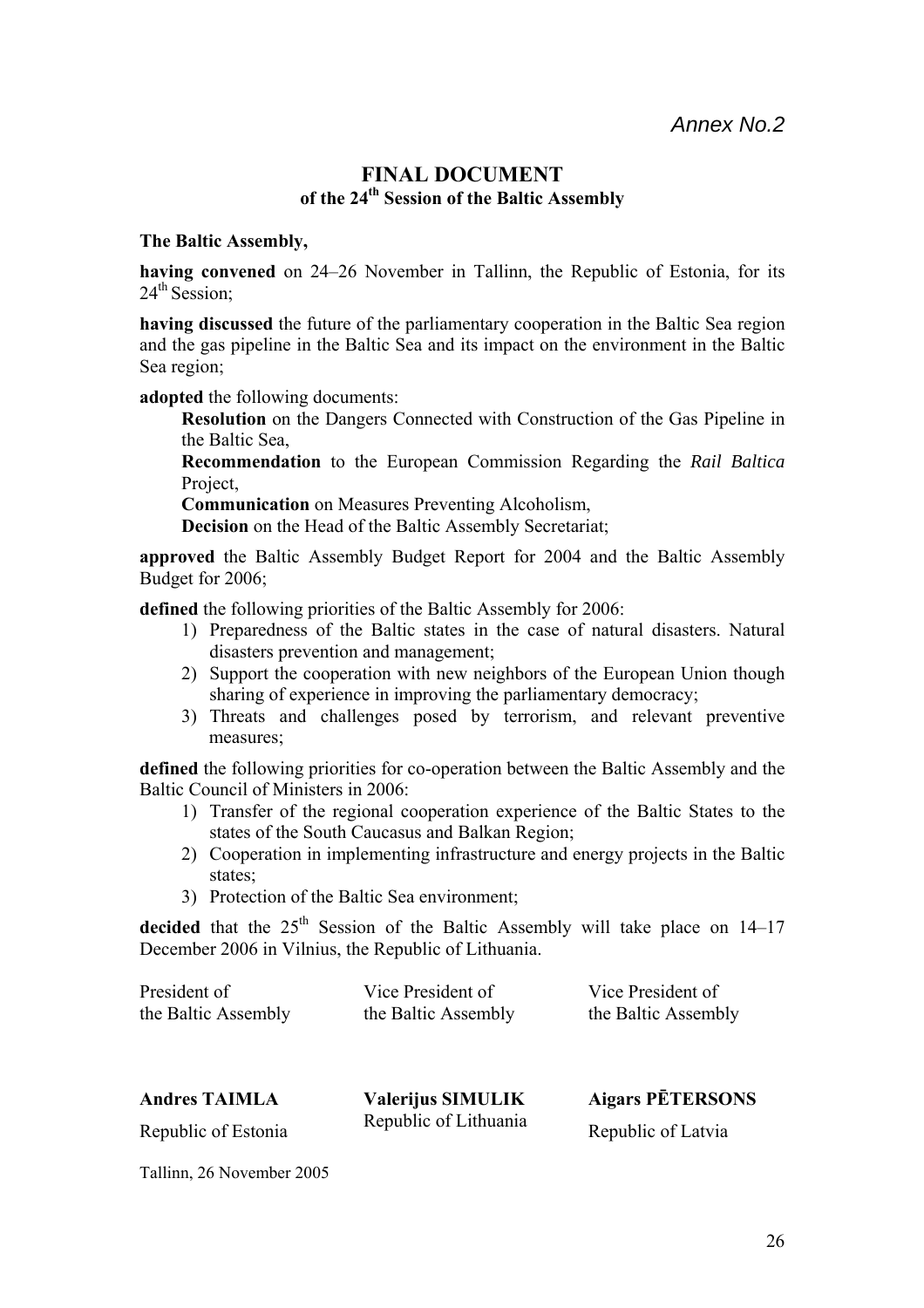## **RECOMMENDATION to the European Commission Regarding the** *Rail Baltica* **Project**

## **The Baltic Assembly,**

**considering** the issue of implementation of the *Rail Baltica* project,

**taking** into consideration the accession of the Baltic States to the European Union and the significance of the *Rail Baltica* project for regional integration into the European Economic Area,

**welcoming** the decision of the European Commission to carry out feasibility study financed from the Cohesion Fund,

## **urges**

the European Commission to carry out the mentioned study as early as possible, to agree on the railway route and the versions of technical solutions in all countries involved,

the European Coordinator to promote the process in accordance with Article 17a of the Decision 884/2004/EC amending guidelines for the development of the trans-European transport network (TEN-T).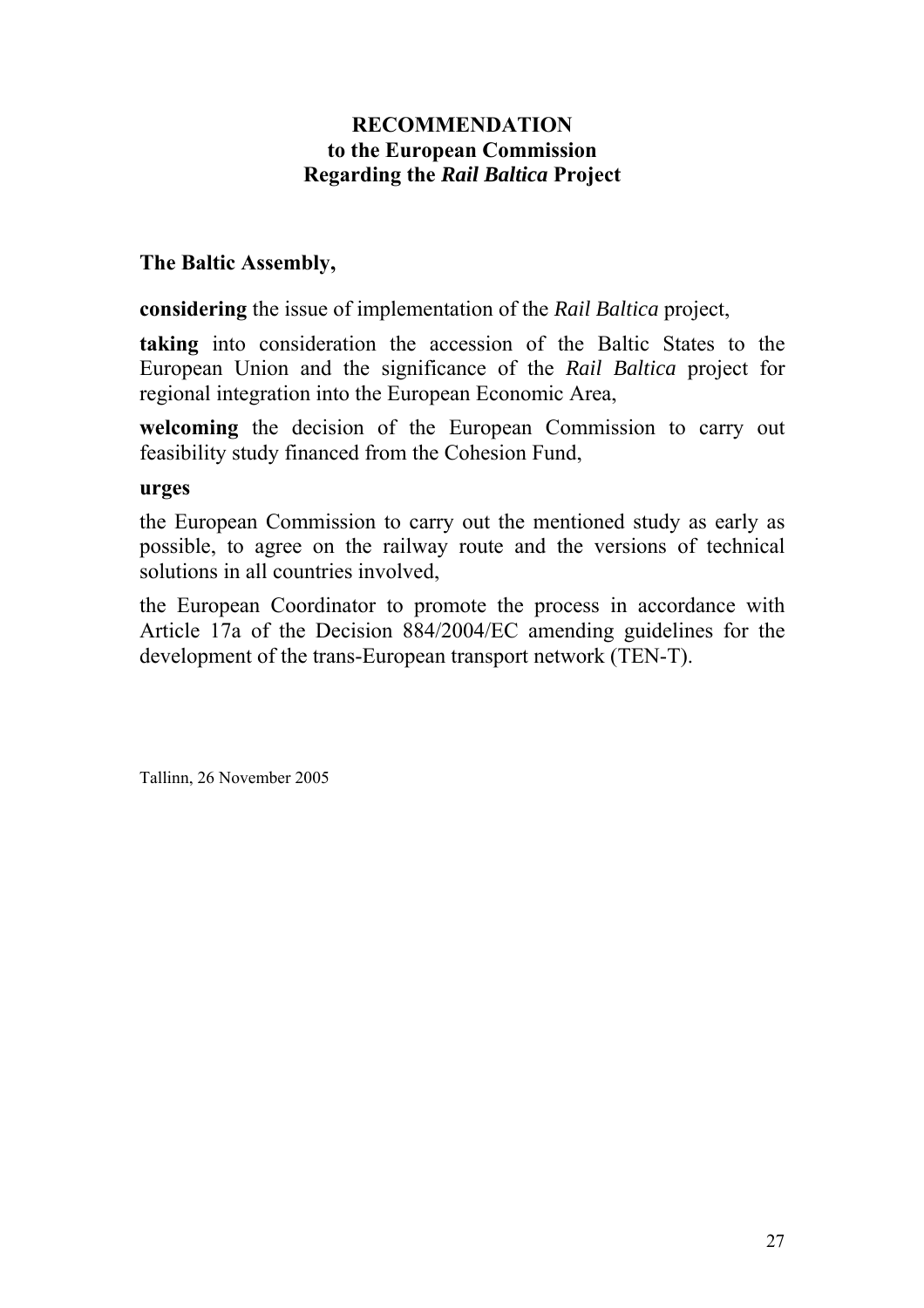# **RESOLUTION ON THE DANGERS CONNECTED WITH CONSTRUCTION OF THE GAS PIPELINE IN THE BALTIC SEA**

The Baltic Assembly,

## **seeking** to achieve that

- the Baltic Sea preserves its uniqueness;

- the economic activity in the territorial waters and economic zone of coastal states of the Baltic Sea complies with the provisions of international law and laws and interests of the coastal states; and

- environmental risk assessment of the Baltic Sea proceeds from the status of the Baltic Sea as a Particularly Sensitive Sea Area (PSSA);

## **being of the opinion** that

- the realisation of large-scale energy infrastructure projects in the Baltic Sea region should proceed from the interest of guaranteeing energy supply security and safety of all states in the region, and that it is necessary to urgently make an integrated analysis of the energy situation of the EU member states in the Baltic Sea region which could serve as a basis for receiving the European Union's subsidies;

- during the construction and in further exploitation of the gas pipeline along the Baltic Sea floor, any kind of dangers, especially those arising from the chemical weapons dumped in the Baltic Sea after World War II should be eliminated;

- the construction of gas pipeline must not damage the ecosystems of the Baltic Sea or disturb the flora and fauna of the Baltic Sea as a Particularly Sensitive Sea Area;

**draws attention** to the fact that simultaneously with solving the issues of seabed utilisation for economic or other activities, the reduction of harmful effects and risks caused by chemical weapons dumped into the Baltic Sea must be dealt with in international cooperation, and

**calls on** the parliaments of the Baltic Sea states, the Baltic Council of Ministers and international organisations to focus their attention on the present situation and undertake measures to ensure that the assessment of all environmental impacts of the construction of the planned gas pipeline along the Baltic Sea floor is carried out in accordance with the Convention on Environmental Impact Assessment in a Transboundary Context (Espoo, 1991), the Convention on the Protection of the Marine Environment of the Baltic Sea Area (Helsinki, 1992), as well as the valid legal acts of the European Union.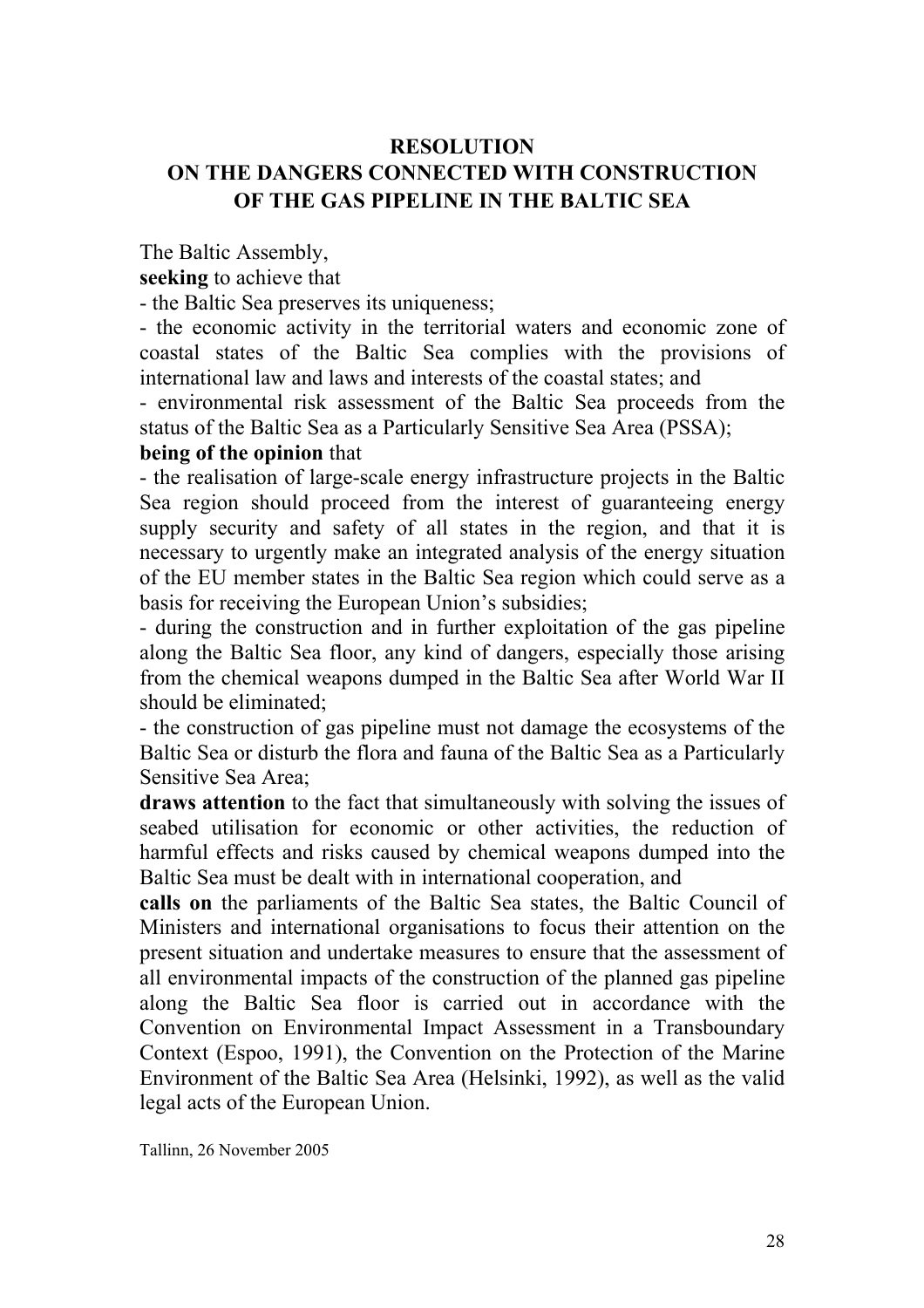## **COMMUNICATION on Measures Preventing Alcoholism**

## **The Baltic Assembly,**

**considering** that the Baltic Assembly has repeatedly discussed the problem of the spread of alcoholism and alcohol abuse which is still not resolved successfully and therefore, first and foremost, threatens people's health, their mental potential and social development, influences unfavourably the demographic situation, creates a propitious ground for crime, and causes physical and mental degradation of present and future generations,

**convinced** that the important share of alcohol excise duty in the state budgets of our countries does not compensate for all the harm that our nations are subjected to through increased alcohol consumption, and considering that the allocations for prevention work by our governments are exceedingly modest and the activities in limiting alcohol use inefficient,

repeatedly **calls on** Estonian, Latvian and Lithuanian Governments to:

- elaborate effective, comprehensive solutions for restricting alcohol consumption, introduce measures that change the attitudes and customs in society and increase public awareness, as well as to plan and coordinate solutions for preventing illegal alcohol trade,
- pay particular attention to measures preventing alcohol consumption by children and adolescents, actively including the public administration institutions, non-governmental and civil society organisations, the media, educational institutions, international organisations and the family – the basic cell of society,
- pay special attention to projects and investments aimed at occupying the free time of children and young people and at the same time consistently broaden the alcohol-free space for adults and create conditions for leading a healthy lifestyle in work as well as home environment,
- regularly monitor submission to their parliaments of comprehensive reports on alcohol issues and the relevant situation in society, as well as to inform the Baltic Assembly of the implementation of the programme for reducing alcohol sale and consumption,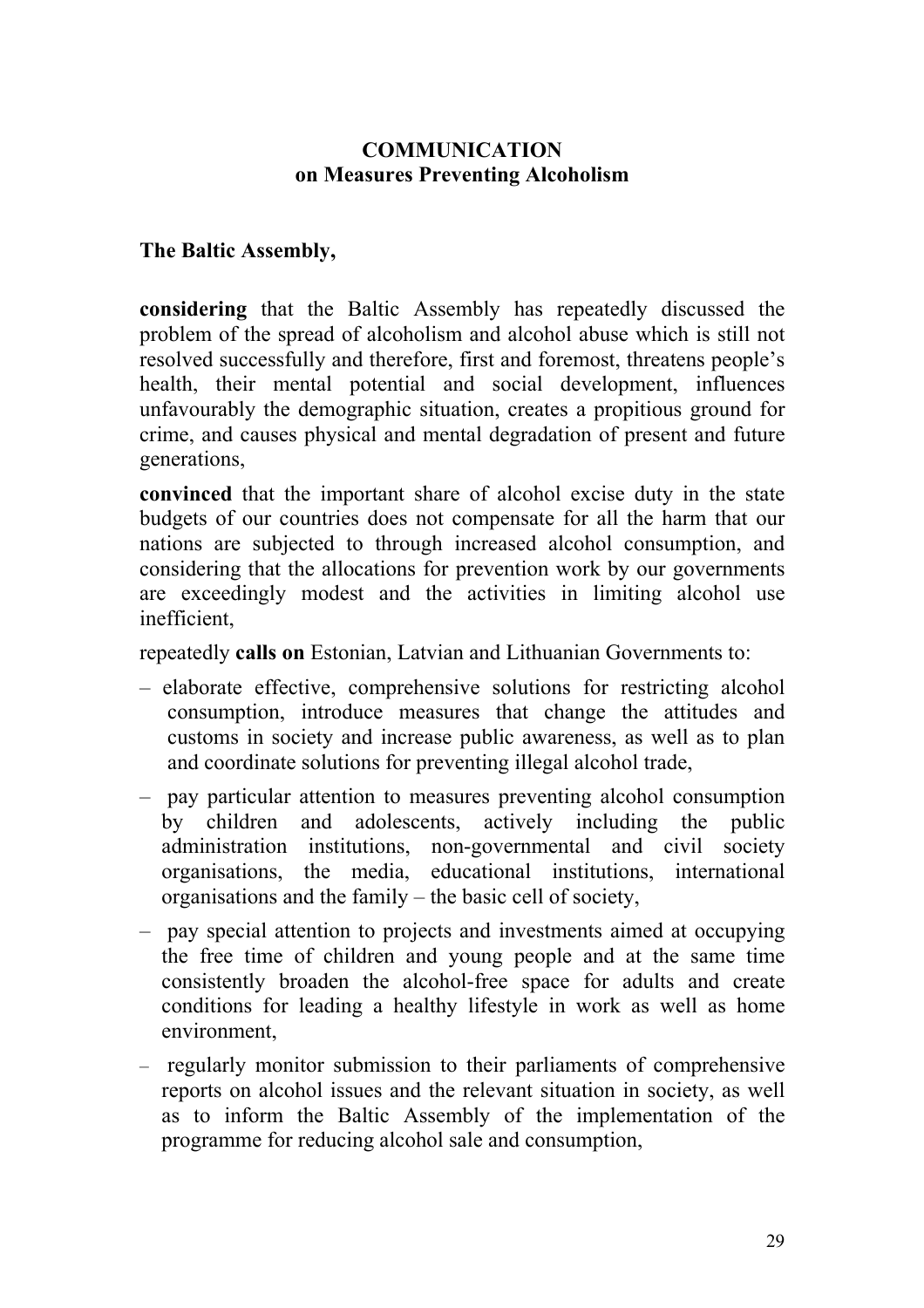**recommends** that the Baltic Council of Ministers discusses the proposals in the Communication of the Baltic Assembly and starts rectifying the worrying situation,

**proposes** that each Baltic state declares June 1 or September 1 as an alcohol-free day, as well as plans other campaigns and cross-border activities in cooperation with neighbouring states.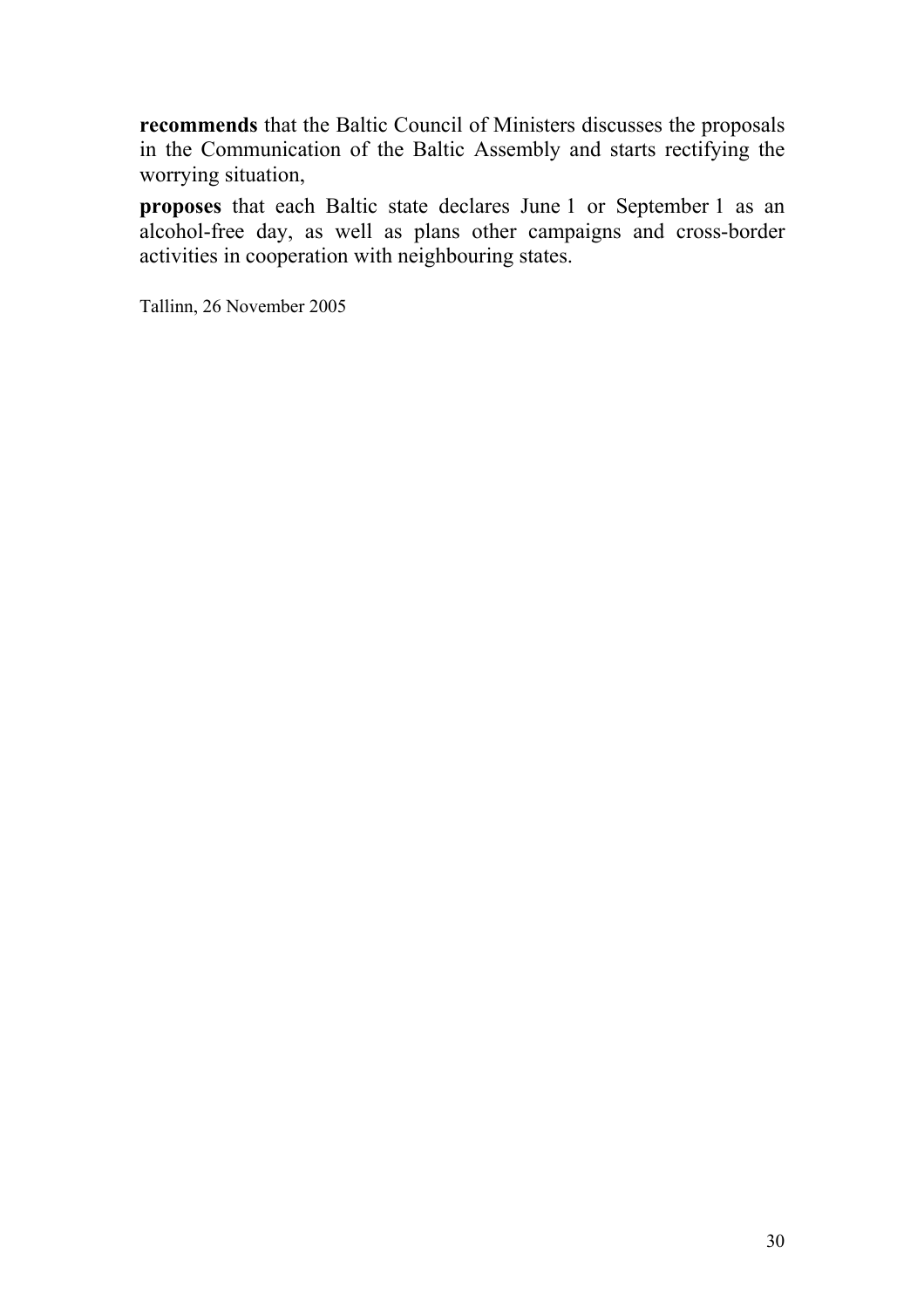#### **DECISION**

#### **ON THE BALTIC ASSEMBLY BUDGET REPORT FOR 2004**

The Session of the Baltic Assembly approves the Baltic Assembly Budget Report for the year 2004 in accordance with the attached Baltic Assembly Budget adjustments.

President of the Baltic Assembly Vice President of the Baltic Assembly

Vice President of the Baltic Assembly

**Andres TAIMLA**  Republic of Estonia

**Valerijus SIMULIK**  Republic of Lithuania **Aigars PĒTERSONS**  Republic of Latvia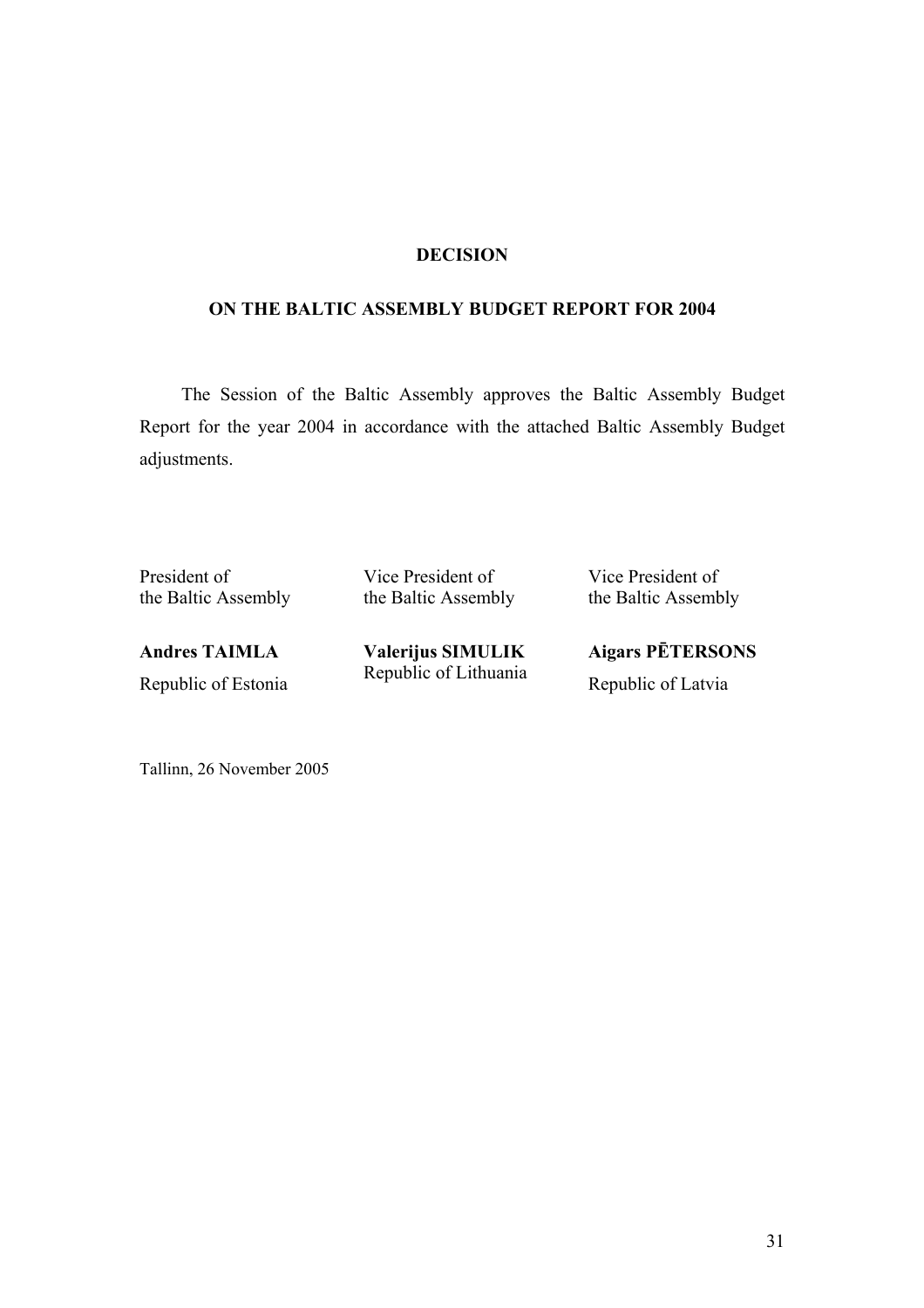#### **DECISION**

#### **ON THE BALTIC ASSEMBLY BUDGET FOR 2006**

The Baltic Assembly approves its budget for the year 2006 in the amount of EUR 326,273, in accordance with the attached Baltic Assembly budget appropriations. The BA budget for the year 2006 includes membership fees of all three countries in the amount of EUR 300,260 and the surplus of BA budget for the year 2004 in the amount of EUR 26,013.

According to Article 44, paragraph 4, of the Baltic Assembly Statutes, the expenses necessary for ensuring the activities of the Baltic Assembly shall be shared equally by the parliaments of Estonia, Latvia and Lithuania.

President of the Baltic Assembly

Vice President of the Baltic Assembly Vice President of the Baltic Assembly

**Andres TAIMLA**  Republic of Estonia **Valerijus SIMULIK**  Republic of Lithuania **Aigars PĒTERSONS**  Republic of Latvia